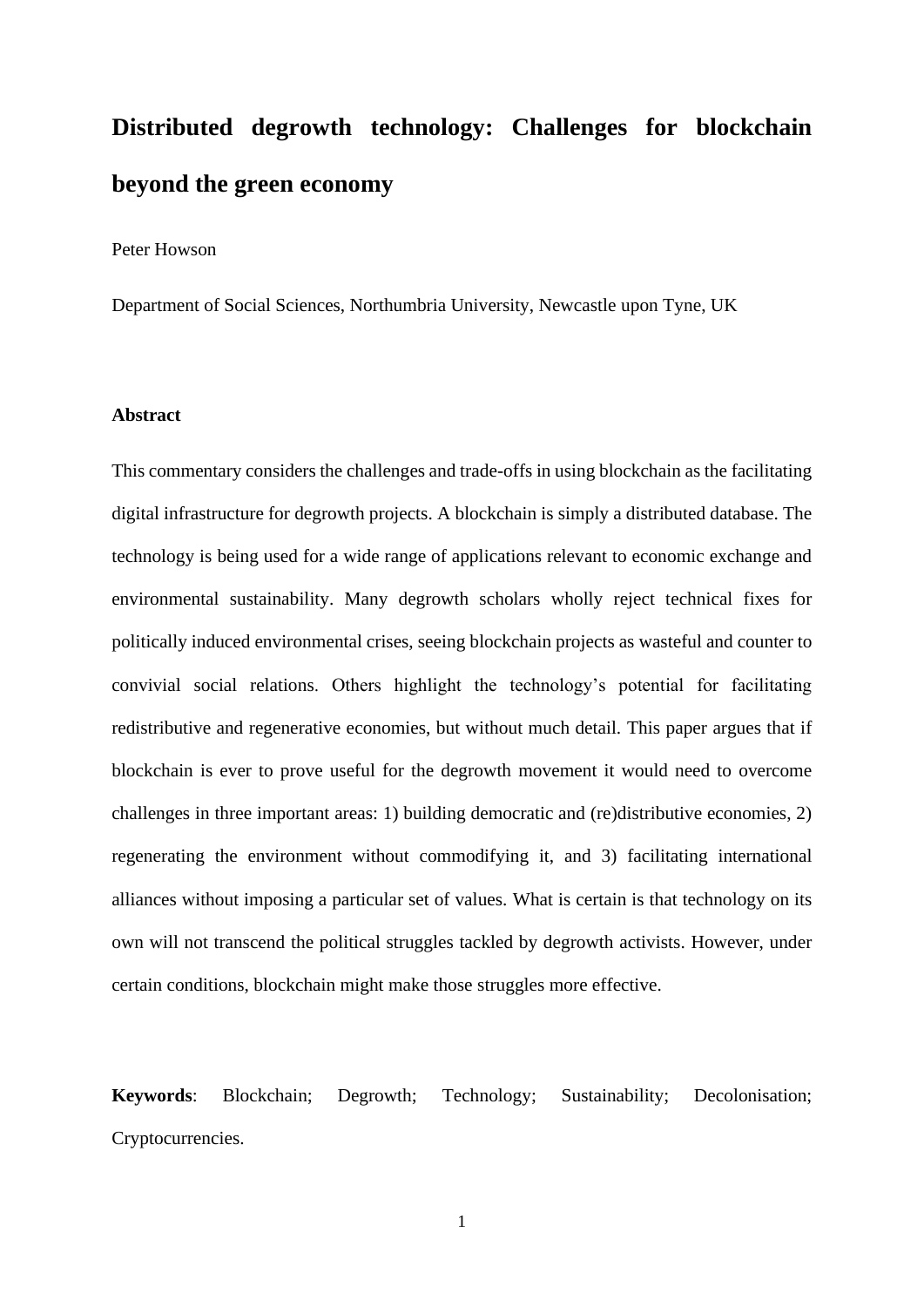### **1. Introduction**

Blockchain technology is providing digital infrastructure for a wide range of applications relevant to environmental sustainability (Howson, 2019). Even so, some critical scholars understand these innovations as over-hyped and driven primarily by 'green economy' logic – the illusion that a system of global perpetual economic growth can be decoupled from environmental decline (Büscher, 2020; Lohmann, 2020). Some scholars conflate the technology with the Bitcoin network and completely reject blockchain projects on the grounds that they are all enormously wasteful (Sullivan, 2018; Lang 2018). Others suggest that blockchain has potential for facilitating redistributive and regenerative post-capitalist economies. Raworth (2017: p192) for example, suggests blockchain is a "game-changing" technology, specifically with regards to facilitating distributed renewable energy microgrids. Büscher and Fletcher, (2020: p180) suggest that, as part of a diverse set of revenue sources, blockchain technologies "can be harnessed in the interest of a broader convivial conservation platform." Kerschner et al. (2018: p1633) argue that blockchain applications "are in urgent need of analysis through the lens of Degrowth […] with respect to both their potential and threats". Blockchain experiments are diverse in function, but all personify their prefigurative politics by design. Each project embodies the politics and power structures that design communities want to enable (Husain et al, 2020). This commentary aims to start a critical discussion around blockchain projects whose prefigurative embodiments are determined by a degrowth agenda.

Degrowth is an umbrella term for many diverse theories and activist perspectives atheistic towards economic growth as the primary measure of human flourishing, and critical of apolitical environmentalism. From a degrowth perspective, growth is a hegemonic ideology that obscures more ecologically friendly and egalitarian alternatives (Kallis, 2018). The goal of degrowth is neither to prevent increases in GDP, nor is it the equivalent to recession in a growth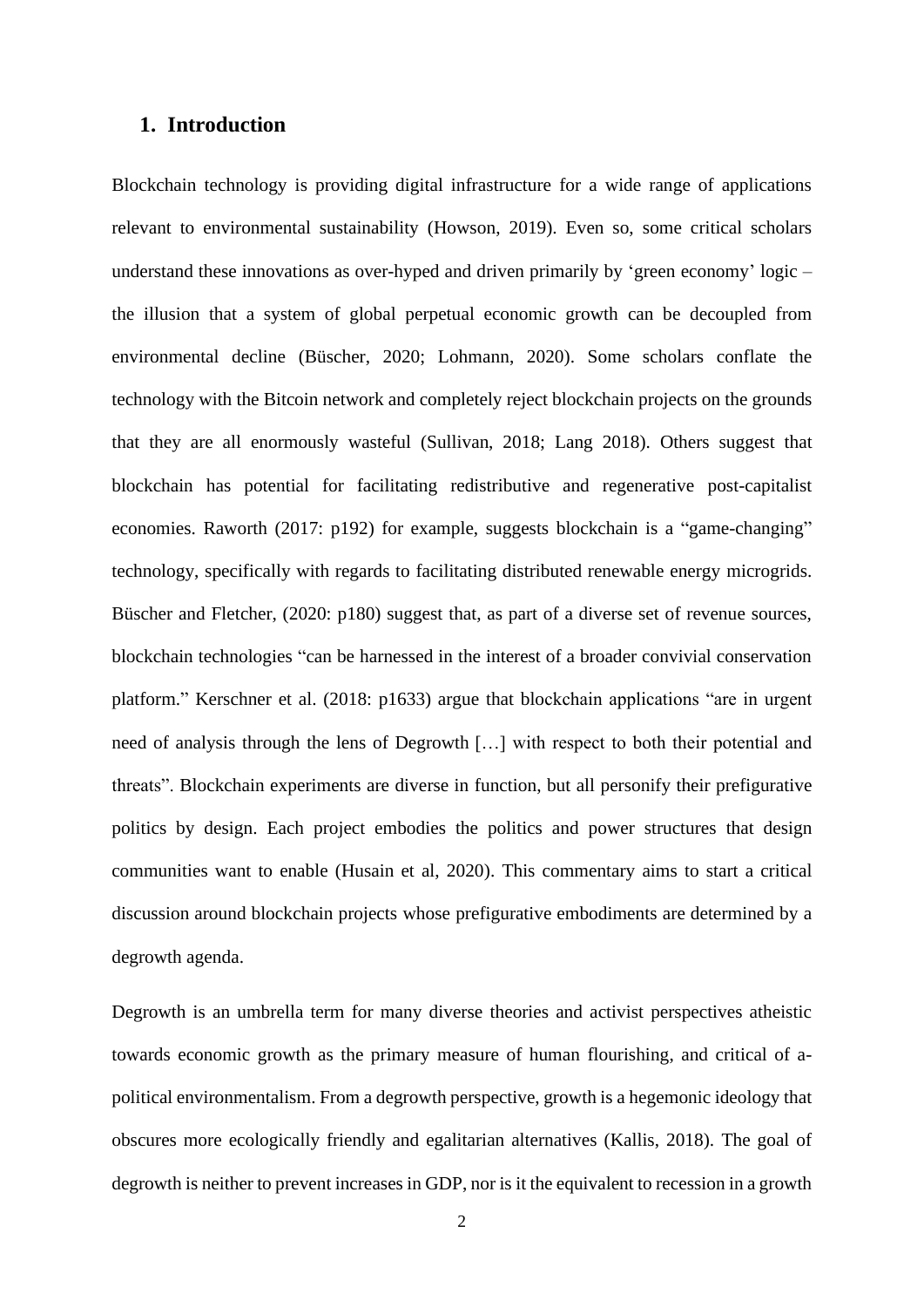economy. GDP may decline as an outcome of degrowth policies, but if/when it does, this would take place in socially and environmentally sustainable ways (Demaria et al., 2019). The oppositional activism of degrowth is concerned with building alternatives to growth (Demaria et al., 2013). 'Convivial conservation' (Büscher and Fletcher, 2020), 'frugal abundance' (Latouche, 2009), 'ecofeminist sufficiency' (Salleh, 2017) and 'prosperity without growth' (Jackson, 2017) are concepts used by many degrowth scholars and activists to describe what these alternative futures might look like (Demaria et al, 2019). Some of these proponents are explicitly sympathetic towards alternatives to growth-orientated futures, but reject the degrowth label for being technophobic, overly negative, and uninspiring (Drews and Antal, 2016; Raworth, 2017). This commentary does not frame degrowth, environmental justice, buen vivir, community economies, re-commoning and other related concepts, as oppositional to each other. The point is not to pick the right label, but rather to create broadly popular political strategies from all of them for tackling environmental crises (Barca, 2017). Such strategies will inevitably require 'simple living' practices and 'low-tech' ideas (Bihouix, 2020). But this commentary considers the challenges and trade-offs in constructing convincing decentralised / distributed technologies that might catalyse interest away from the cliff edge, towards a sustainable degrowth society. The following section offers a short introduction to blockchain for the uninitiated and reviews important degrowth critiques of technological innovation more broadly. The paper then critically discusses some of the challenges of using the technology to facilitate a degrowth transition to sustainability, in three important areas: 1) equitable (re)distribution of resources, 2) ecological regeneration, and 3) decolonisation. The paper concludes recommending further research and development of carefully considered applications.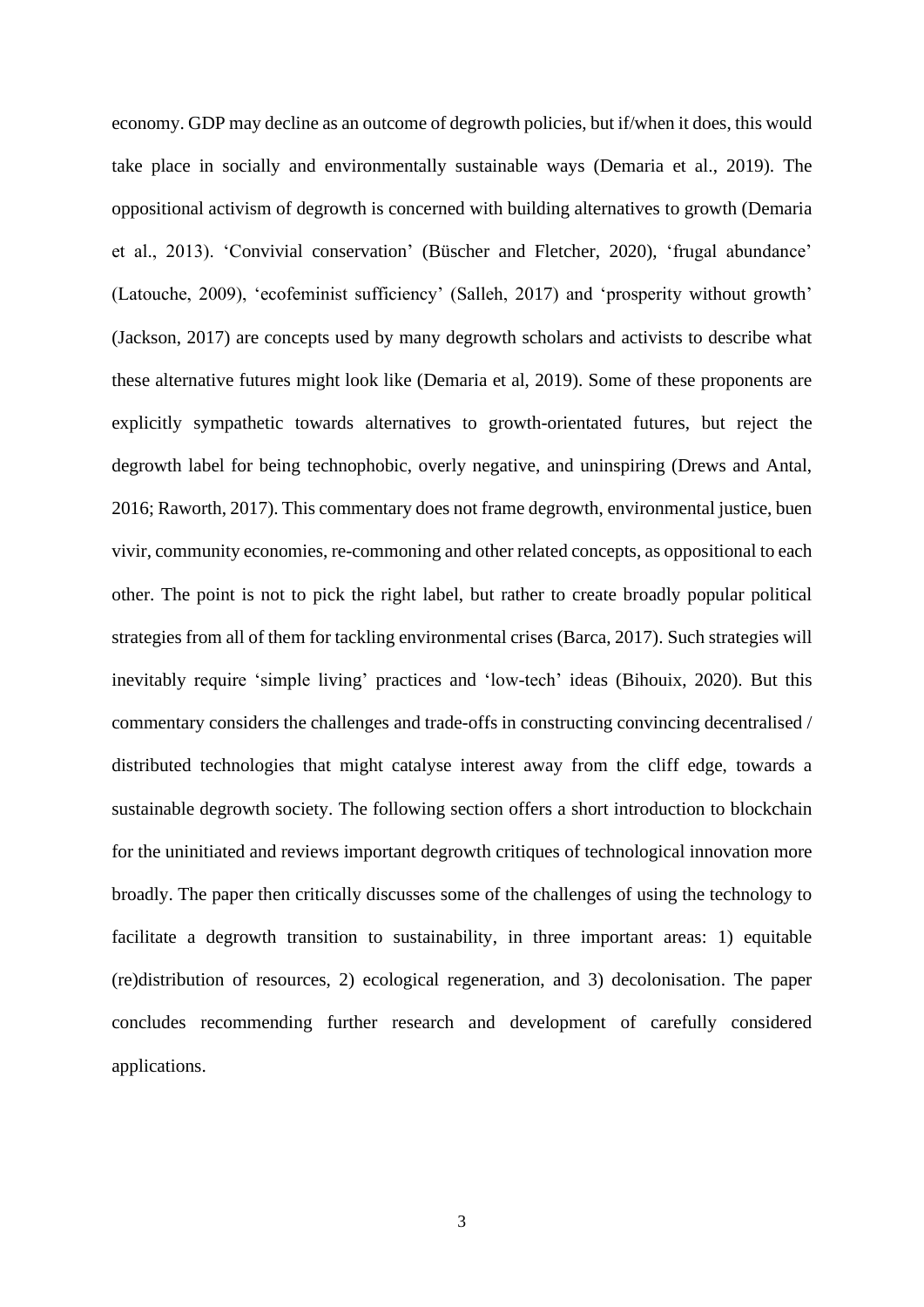### **2. Degrowth and blockchain**

Much of the recent degrowth literature repeats critiques of technology articulated by earlier thinkers, such as Gorz (1980), Ellul (1989), and Marcuse (1964), adapting it to contemporary challenges (Muraca and Neuber, 2018). Degrowth thinkers such as Charbonneau (1980) situated the broad degrowth movement in the dialectics of Nature and human freedom, understanding that growth-motivated technological change destroys both. Echoes of this position resonate through more recent critiques of green innovation; as a primary destroyer of Earth's biodiversity and stable climate (Robbins, 2020), and surveillance capitalism; a primary destroyer of human freedom (Zuboff, 2019). Green growth thinking, far from decoupling material consumption with economic growth, has been shown to increase consumption, a phenomenon neatly graphed in the Jevons paradox<sup>1</sup> (Giampietro and Mayumi, 2018). Surveillance capitalism, far from making our lives easier, intrudes on the most private human experiences that take place within intimate digital worlds that surround individuals and organisations. Technology monitors and tracks users' thoughts and movements both online, as well as in physical space, via networks of smart phones and Internet of Things (IoT) devices. The harvested 'behavioural data' is then used in the development of 'prediction products', which in turn are used to limit the freedoms of users in the interests of the platform (Zuboff, 2019). This juncture marks an inevitable 'counterproductivity threshold' – systems of digital technology so complex, have failed to serve their original purpose. Instead of freeing ourselves, our tools have enslaved us (Illich, 1973). To enable a 'wise technological future' (Pansera et al., 2019), where digital infrastructures marry up with degrowth aspirations, technologies must

<sup>&</sup>lt;sup>1</sup> The Jevons Paradox suggests that an increase in efficiency in resource use generates an increase in long-term resource consumption rather than a decrease. Increasing energy efficiency is akin to increasing the productivity of energy. This gives an effect of reducing energy's implicit price, increasing the rate of return and demand.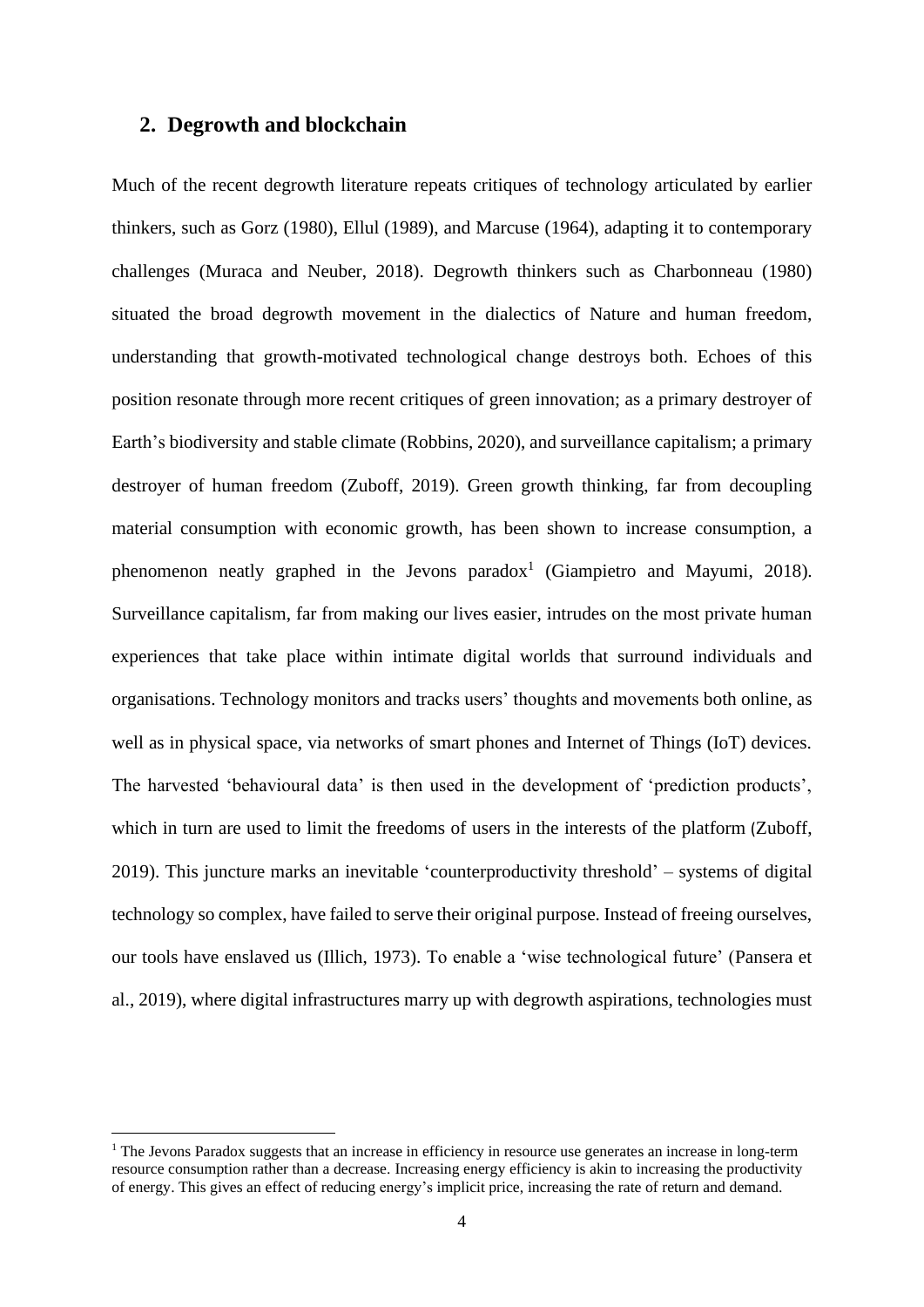support ecologically sustainable, redistributive local economies, whilst countering domination and social disconnection under digital systems of surveillance capitalism.

Although a clear tension exists between the more primitivist and the techno-optimist views in degrowth debates (Robbins, 2020), there are multiple useful case-studies exploring proclaimed 'degrowth technology' in action (Kerschner et al, 2018). These include communal bike kitchens (Bradley, 2018), composting toilets, small scale wind turbines and micropyrolizers (Vetter, 2018). These 'appropriate technologies' (see Schumacher, 1974) are important for a degrowth society, but they are rarely understood as central catalysing technologies of degrowth. A toilet does not enable conviviality – "individual freedom realised in personal interdependence" (Illich, 1973, 24). Decentralised and distributed technologies, like blockchain, can facilitate and scale-up community economies, enabling individuals and groups to relate to each other globally without restrictions imposed through dominant surveillance platforms (Pazaitis et al, 2017).

Manski and Bauwens (2020) suggest that a peer-to-peer (P2P) trajectory – a commoning process through which people share digital resources outside of market relations and coproduce technologies – is essential for enabling transitions out of capitalism. Through such a trajectory, market-orientated modes of exchange become less suited for new digital technologies, compared to open, commons-based forms of production (Kostakis and Bauwens, 2014; Kallis et al., 2018). Growth-orientated incarnations of P2P, through Uberised 'sharing' platforms for example, are often even more energy intensive and alienating than traditional modes of capital accumulation (Garcia-Ayllon, 2018). But blockchain could enable a more sustainable P2P trajectory, whilst potentially helping the degrowth movement navigate the current impasse between socialist ecomodernism and anarcho-primitivist ideas (Robbins, 2020).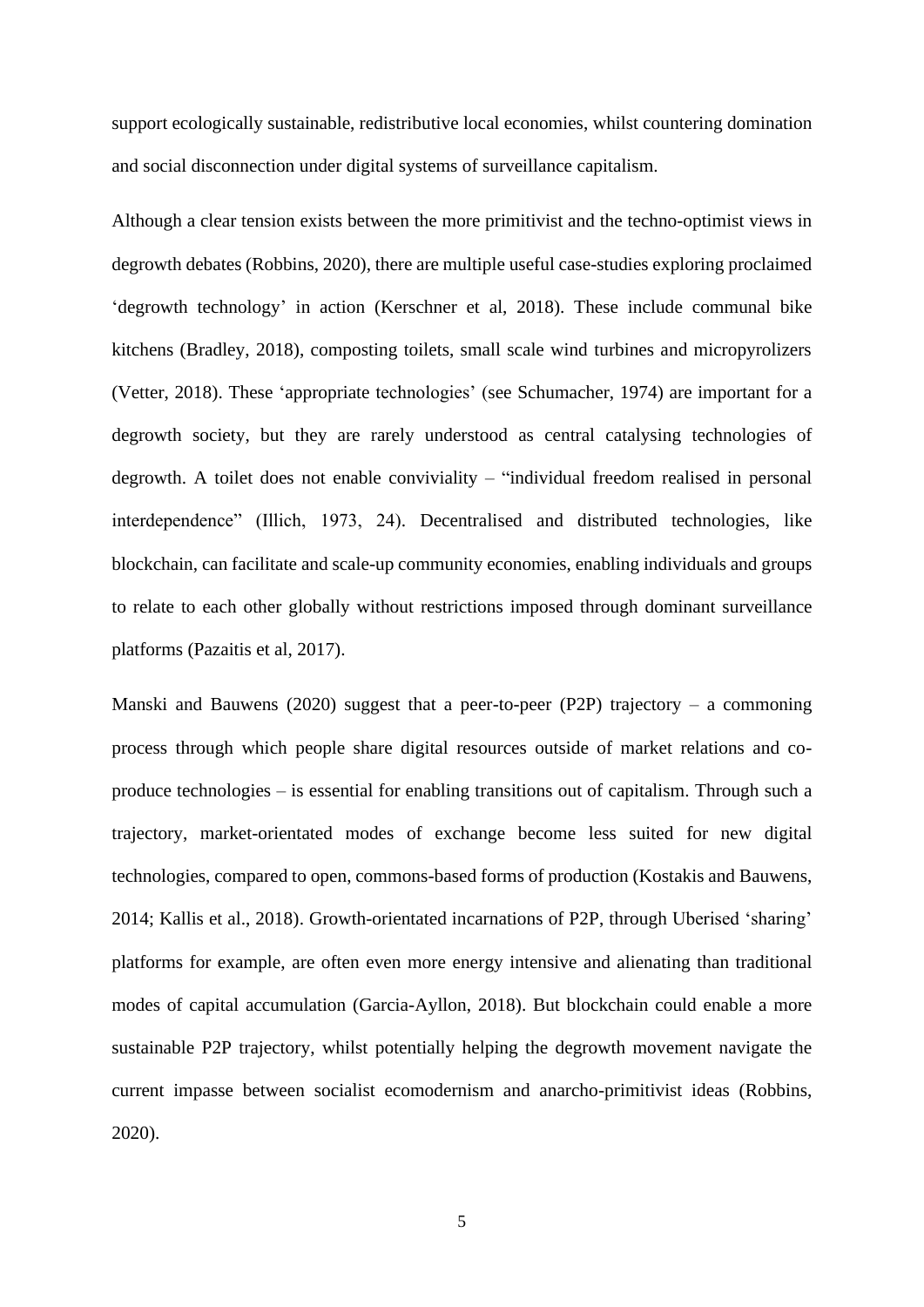A blockchain is a distributed database. Unlike a shared spreadsheet, hosted for example, by Google or Microsoft and arranged in numbered columns and rows, a blockchain is arranged as time-stamped blocks strung together in a cryptographically secured chain. The database is 'distributed' – hosted by all users – enabling immutable recording of transactions on a network. The database is very difficult to hack, with no single point of authority to make mistakes and collapse the system. The cryptocurrency network, Bitcoin, was the first blockchain application, but cryptocurrencies are just one use for the technology. Despite using the same P2P approach, many blockchain platforms bear little resemblance to currencies. Some blockchains, like Ethereum, use algorithms to facilitate automated 'smart contracts' and Distributed Autonomous Organisations (DAOs). These secure mechanisms for electronic collaboration use self-executing code to eliminate the need for trusted intermediaries brokering between transacting parties. (see Fig. 1).



**Fig. 1. Typical mechanics of a blockchain transaction.**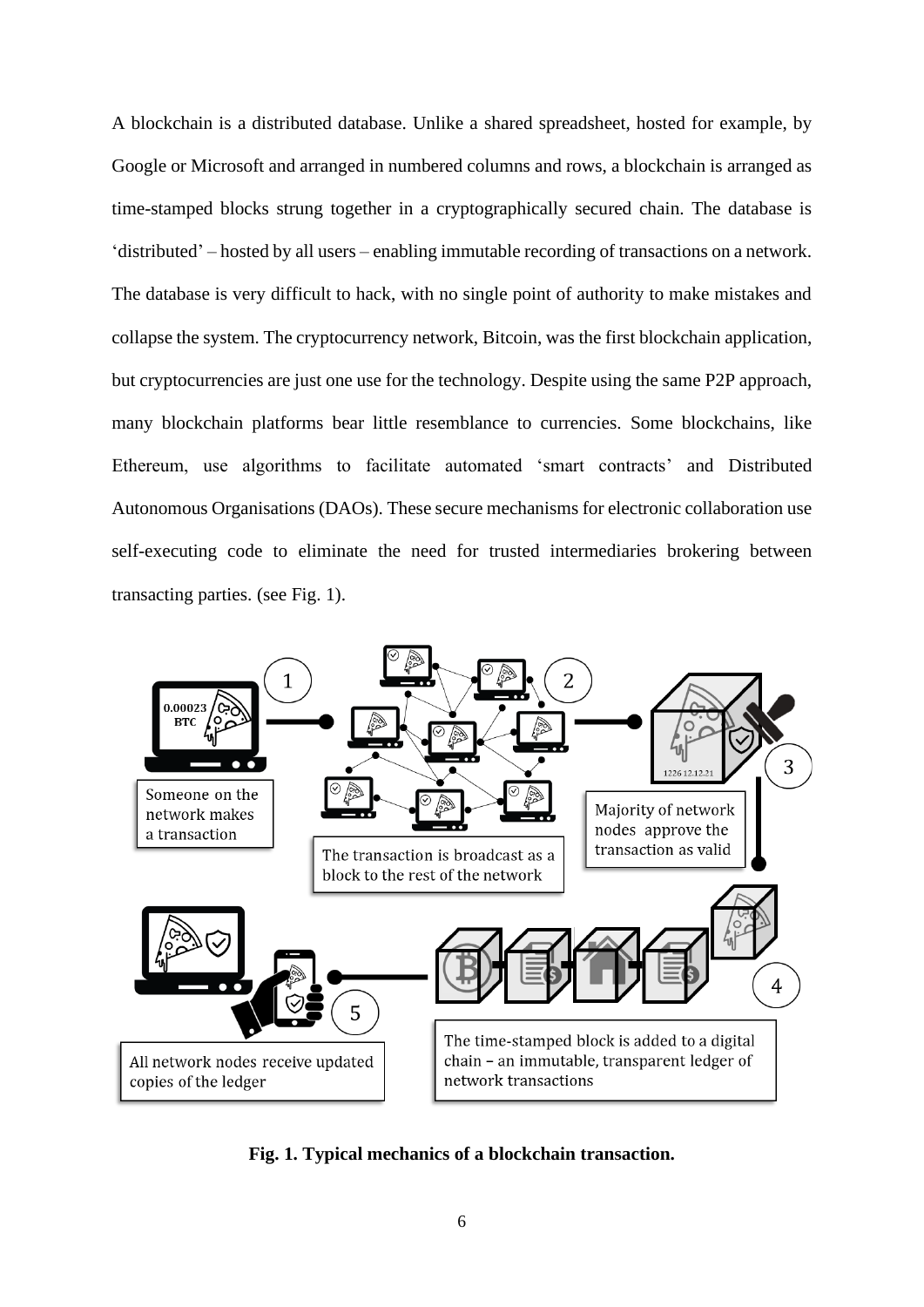Blockchain platforms have been developed to enable, for example, decentralised renewable energy grids and climate change mitigation platforms (Howson, 2019), alternative food production networks and environmental monitoring (Howson et al, 2019), land registries and supply chain management systems (Goldstein and Newell, 2020), charitable giving platforms (Howson, 2020d), and humanitarian assistance (Howson, 2020a). Despite the dominant uses for the technology sitting firmly within the green economy master narrative, blockchain could also provide opportunities for facilitating degrowth objectives (Balaguer Rasillo, 2020). The technology is enabling effective ecological regeneration in some instances, while also steering paths towards socially equitable and decolonised outcomes. But the benefits of blockchain are not universal, alternative non-blockchain approaches often exist, while applications always come with challenges and trade-offs.

# **3. Blockchain for democratic and (re)distributive economies**

Some blockchain projects aim for institutional reforms that fit with degrowth aspirations to disrupt debt-based economic systems, whilst inspiring alternative community currencies. Blockchain projects are also being used to help envision direct alternatives to representative democracy, universal basic income (UBI) schemes, and protection of the material and digital commons (see Table 1).

| <b>Project</b>      | <b>Description</b> / use case                                                                                                                                                                                                                                                   | Development stage |
|---------------------|---------------------------------------------------------------------------------------------------------------------------------------------------------------------------------------------------------------------------------------------------------------------------------|-------------------|
| Alice in Government | A blockchain tool for users to vote transparently on<br>collective strategies to tackle climate change.                                                                                                                                                                         | Active            |
| Circles             | A blockchain-based universal basic income tool to<br>support local community economies.                                                                                                                                                                                         | Active            |
| Democracy.Earth     | Ethereum-based platform issues tokens to verified<br>participants, providing a means of governance through<br>staking and proxy delegation. The VOTE token allows<br>network participants to validate candidate identities by<br>staking whilst preventing 'bots' and 'sybils'. | Active            |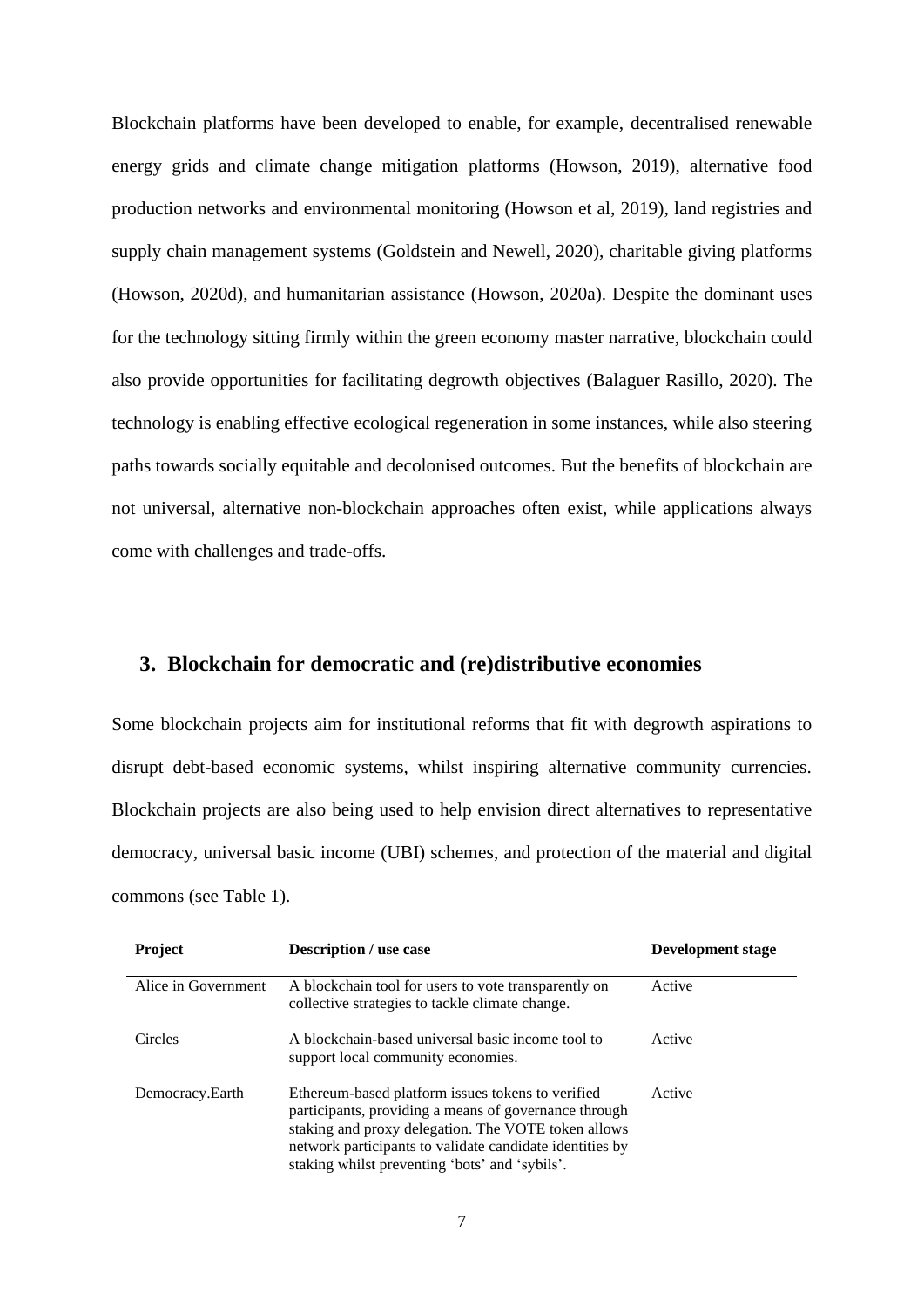| Duniter                           | Software providing the ability to create<br>cryptocurrencies and deploy them as Universal Basic<br>Income (UBI) schemes.                                                                                                                                                                                | Active         |
|-----------------------------------|---------------------------------------------------------------------------------------------------------------------------------------------------------------------------------------------------------------------------------------------------------------------------------------------------------|----------------|
| Economic Space<br>Agency          | A blockchain-based value creation system, featuring a<br>distributed exchange and a peer-to-peer issuance of<br>rights, money, credit, stake holding and sharing of<br>surplus as distinct protocols.                                                                                                   | In development |
| FairCoin                          | A cryptocurrency for communities. Independent groups<br>can buy Faircoin from centralised nodes, then decide<br>autonomously how to reach common goals whilst<br>participating in open assemblies to make proposals for<br>developments and changes.                                                    | Active         |
| Mastodon                          | Open-source and decentralised platform for facilitating<br>closed (permissioned) social networks.                                                                                                                                                                                                       | Active         |
| The People's Bank of<br>Govanhill | A feminist community currency project in Govanhill,<br>Glasgow. The project takes existing community<br>economies as a starting point, mapping the local<br>economy, expanding ideas of community currency and<br>looking at how feminist economics can be put into<br>practice in the local community. | Active         |
| Redecentralize                    | An independent, volunteer-driven organisation<br>connecting blockchain developers with media,<br>policymakers and the wider public to promote the<br>decentralisation of digital technology.                                                                                                            | Active         |
| Regen.Network                     | A blockchain platform that simultaneously serves as a<br>'true cost accounting machine', an 'ecological data<br>marketplace', a 'distributed computational network',<br>and a 'biospheric monitoring device'.                                                                                           | In development |
| Rohingya Project                  | A self-sovereign ID platform that does not rely on<br>states or third-party intermediary to issue supporting<br>documents for accessing credit and other services.                                                                                                                                      | In development |
| Scuttlebutt                       | A decentralised secure 'gossip platform'. Messages are<br>passed directly between friends via an open p2p<br>'gossip protocol' without dependence on a single<br>central server.                                                                                                                        | Active         |
| <b>HYPHA/SEEDS</b>                | A blockchain platform for incentivising participation in<br>tasks required to create a healthier society. Users earn<br>Seeds for planting trees and doing good deeds.                                                                                                                                  | Active         |
| Terra <sub>0</sub>                | Artist collective exploring creative uses for blockchain-<br>based Decentralised Autonomous Organisations<br>(DAOs) on the Ethereum network for ecosystem<br>protection.                                                                                                                                | In development |

# **Table 1: Examples of blockchain applications for social good**<sup>2</sup>

 $2^2$  Contents based on a review of project white papers, consisting of a broad desk-based inspection of blockchainbased platforms and tokenised projects engaged in sustainability and civic engagement. The active/dormant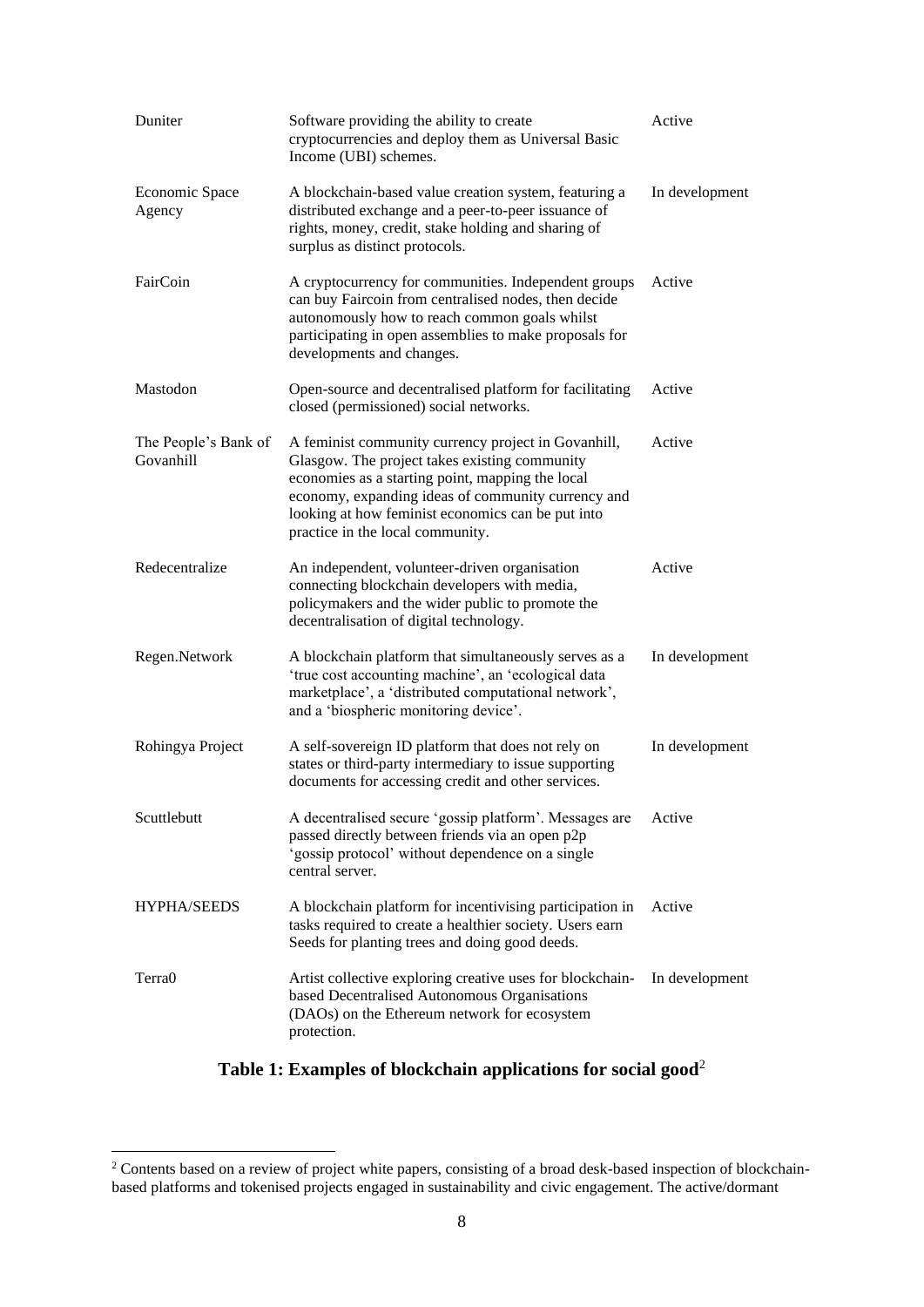The People's Bank of Govanhill<sup>3</sup> started as a series of community currency experiments, adhoc exchanges, on-the-street discussions, and workshops mapping intersecting local economies. The Glasgow project uses open blockchain experiments for exploring ways of putting ecofeminist economics into practice. In the spirit of Gibson-Graham et al.'s (2013) 'Economy as an Iceberg' metaphor, the project aims to encode a new local economy with degrowth principles to support the diverse informal, uncommodified, and reciprocal care practices subordinated in a growth-orientated market economy. Unlike The People's Bank of Govanhill, the decentralised and open-source cryptocurrency, FairCoin, aims to grow beyond a single localised community. The FairCoin experiment is designed to support local degrowth economies that are organisationally autonomous but affiliated to a wider global network (Balaguer Rasillo, 2020). FairCoin was established by the FairCoop movement, in the footsteps of the Catalan Integral Cooperative (CIC) in Catalonia. Despite their explicit degrowth intentions, according to Dallyn and Frenzel (2020) FairCoin's design is problematic due to the omission of effective 'commons boundaries' (Ostrom, 1990), or 'filtering layers' (De Angelis 2017). They argue that post-capitalist commons need clear boundaries to remain protected from encroaching values and practices of capital. In the case of FairCoin, these encroachments centre around state backed fiat currency, hierarchical market libertarian influences (Bitcoin, for example), and projects of private value extraction from the commons. Filtering layers between these entities are required inevitably because some capital is necessary to sustain the commons, and to enable the wider movement to expand and scale up without diluting the group's radical communal anarchist ideals and practices (Dallyn and Frenzel, 2020).

Blockchain technology is also being used to facilitate new forms of local democratic governance. Democracy.Earth have developed a censorship-resistant, open-source platform for

status of each was checked against exchange databases or remote interviews took place with project developers where a project's status could not be confirmed online.

<sup>3</sup> https://www.creativescotland.com/explore/read/stories/features/2019/crypto-knitting-circles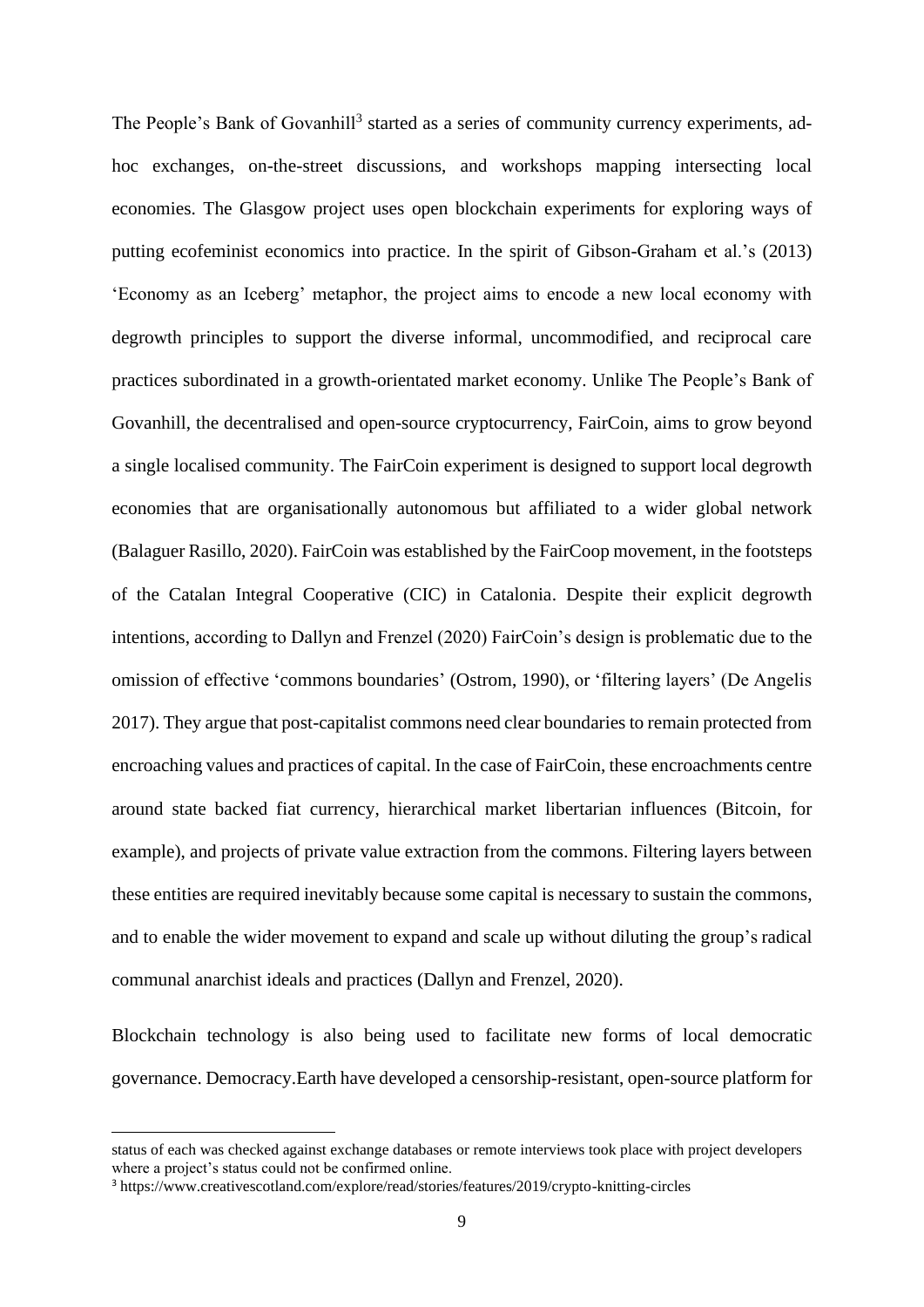enabling 'quadratic voting' within networks. Quadratic voting is a method for collective decision-making that makes the marginal cost proportional to votes cast (Siddarth et al, 2020). Participants are equally allocated a token budget with which to spend on voting. Vote tokens cannot be bought and sold, but the more someone votes on a single issue, the more costly it becomes, eliminating the necessity for polarisation in binary decision making. As with any voting system, there is a potential for tokens to be used as currency. Preventing coercion and undue influence in voting systems is impossible using software alone.

Just as groups can agree and deploy blockchain applications to oversee communal decisionmaking processes, groups can also agree rules governing monetary exchange. Linares and Cabaña (2020) argue that programmable systems of *demurrage* (or 'rotting money'), to make money reduce in value when not in use, to make it better as a medium of exchange, can help solve economic, social and ecological crises when embedded within a degrowth framework. They propose multiple money forms to nurture people's social reproduction. One active example is Circles, which uses the Ethereum  $xDAI$  sidechain<sup>4</sup> to produce a UBI system distributing a fixed monthly income to any verified community members. The platform has been trialled in Bali, Indonesia with reports suggesting that an alternative community cryptocurrency improves both wealth equality, and access to basic needs in poor communities (Brown, 2021).

Despite their radical potential, Fouksman and Klein, (2019) argue that without scrutiny, these UBI schemes are a Trojan Horse. They create oppressive class formations and are a colonising force where specific racial groups are targeted for experimentation. Platforms like these, built by well-meaning blockchain developers, might also evolve into a more broadly oppressive rule-

<sup>&</sup>lt;sup>4</sup> A sidechain is a designation for a blockchain ledger that runs in parallel to a primary blockchain. In the case of xDAI, the main advantage to such a configuration is the low execution cost relative to standard smart contract transactions, as interaction with the main Ethereum blockchain, which attracts high 'gas fees', is minimal.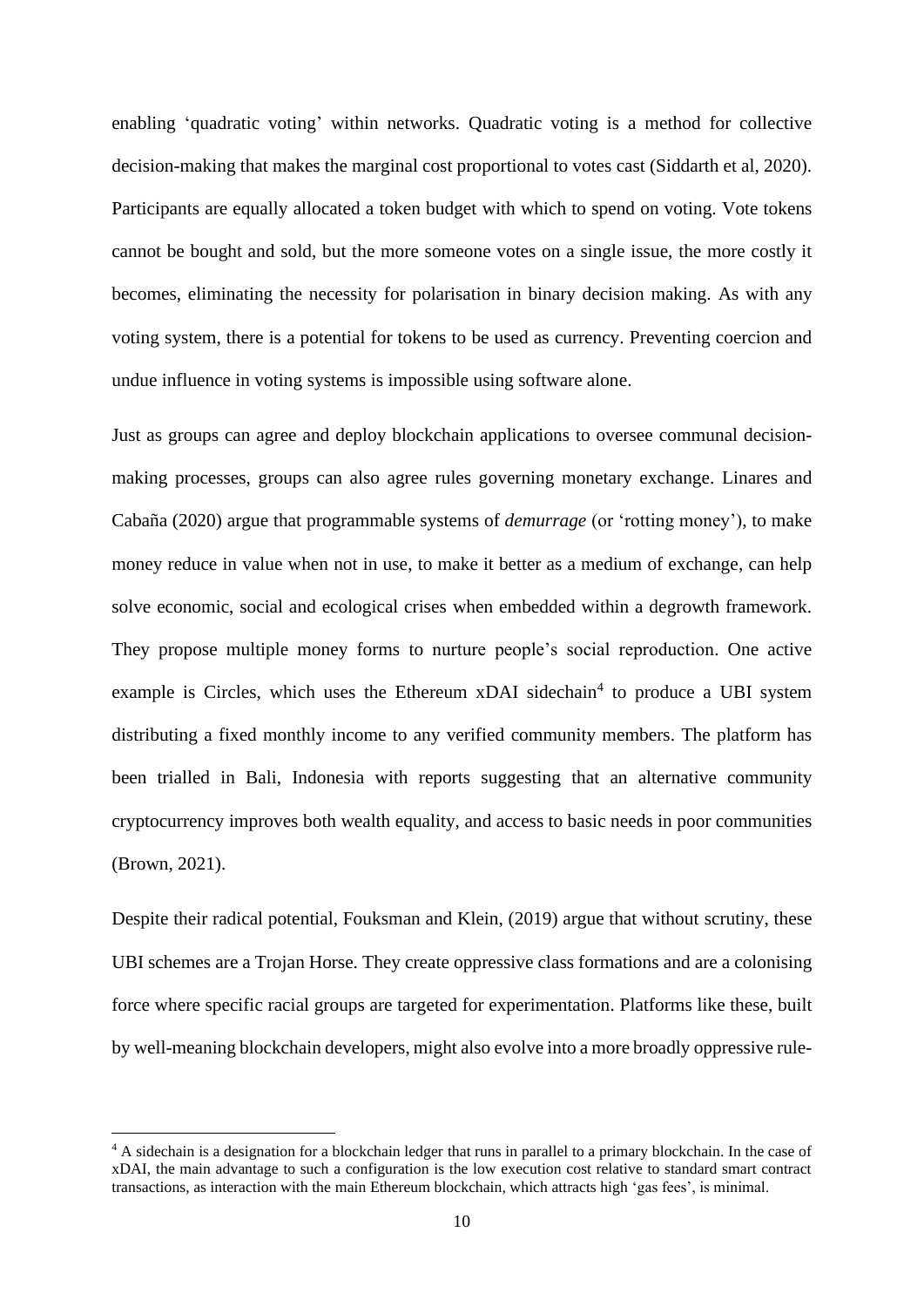based system, or 'blockocracy' as Kavanagh and Ennis (2020) describe it. These would of course not be degrowth applications. But, for degrowth to graduate from an activist slogan and social movement (Demaria, et al. 2013) to economic institutionalisation beyond the local scale, it is likely that communication technology will need to hold it all together. Decentralised/distributed P2P applications that are non-hierarchical in governance structure could be required (Pazaitis et al, 2017; Balaguer Rasillo, 2020).

# **4. Ecological regeneration beyond crypto-carbon spectacle**

A key sticking point for many critical scholars concerning blockchain is the technology's capacity to disintermediate otherwise secure livelihoods (Kshetri, 2017). Blockchain applications are also often resource intensive, both in terms of hardware use (Lange et al., 2020) and energy requirements, relative to the human labour they displace (Klein, 2018; Sullivan, 2018). As de Vries (2019) suggests, given the fundamental challenges in uniting Bitcoin mining with renewable energy, as well as the perpetual turnover of mining hardware, we should conclude that renewable energy could never enable a sustainable Bitcoin. But not all blockchain consensus protocols are as energy intensive as Bitcoin's. For example, 'Proof of Stake' (PoS) protocols require less than 1% of the energy consumption needed for 'Proof of Work' (PoW), as used by Bitcoin, Monero and Dash among others. 'Delegated proof of stake' (DPoS) and the 'delegated Byzantine fault tolerance' (DBFT) models use negligible amounts of energy to grant validating power to stake-holding nodes (Howson, 2019). The 2020 Serenity (or ETH2) update to Ethereum completely removes the need for miners, and associated perpetual hardware updates, to maintain the network.

Blockchain technology using alternative validation models can facilitate fast, scalable, and energy-efficient applications. But greener blockchains do not automatically equate with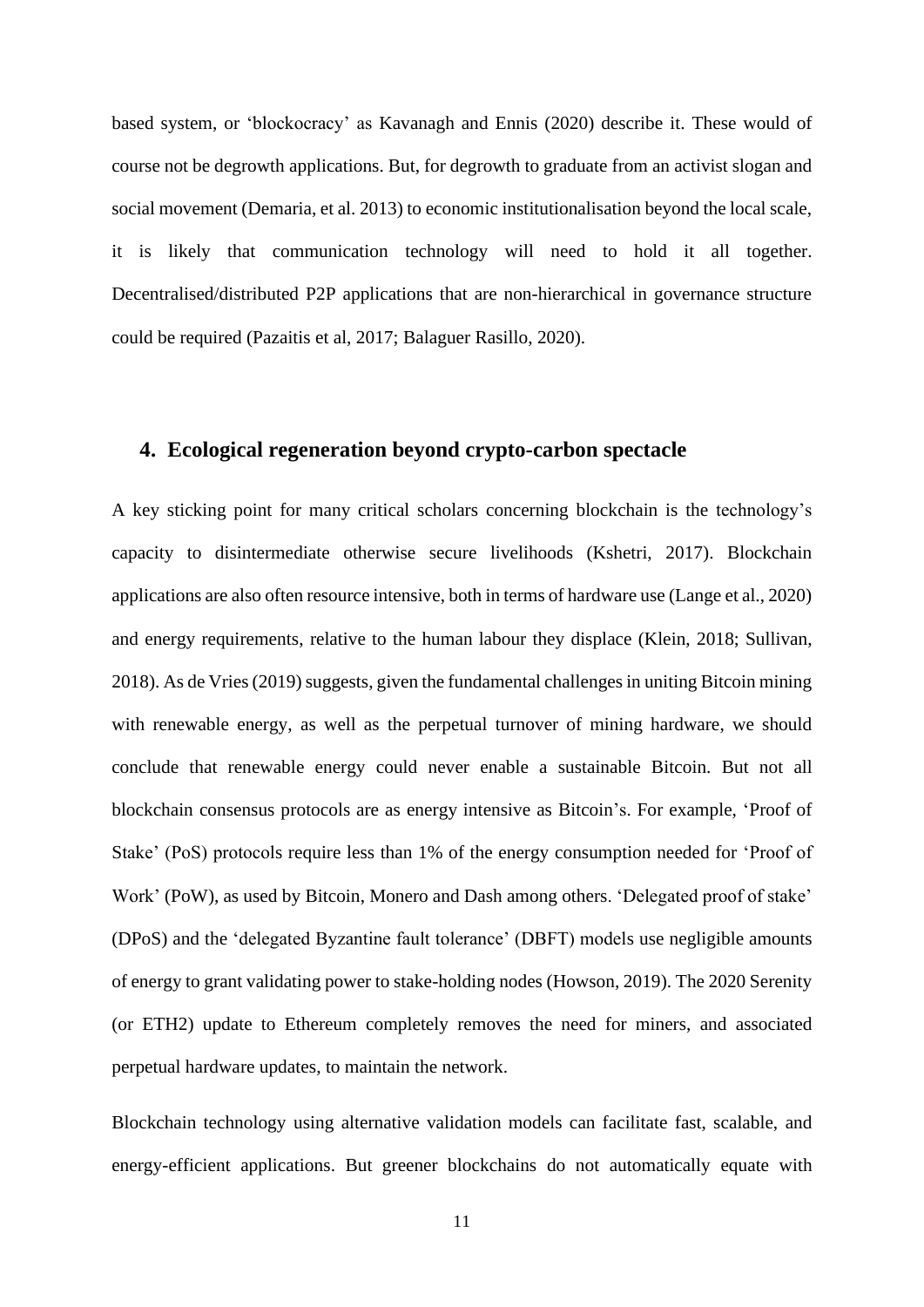degrowth. Many blockchain projects are merely using environmental credentials to enable new forms of 'green grabbing' for global carbon market mechanisms (Howson et al., 2019). Infinite Earth's Veridium Labs project for example, is a Hong Kong-based private company working in partnership with IBM and Stellar, to develop a platform for selling carbon off-sets from the Rimba Raya reserve in Indonesia using cryptocurrency. The sale of these 'cryptocarbon' tokens repays the projects' private investors, rather than local host communities. The project is a profit-orientated venture that does not directly incentivise additional tree planting activities, or carbon storage (Howson, 2020a). Growth-orientated incentive solutions also risk maintaining pre-existing North-South neo-colonial geographies of inequality. Plastic Bank, for example is a tokenised rewards scheme incentivising informal waste plastic collection by poor communities via a blockchain app and smart-phone wallet. The app provides a creative and cost-effective way for Plastic Bank's corporate partners in the Global North (including Henkel, SC Johnson, and Eat Natural) to disingenuously engage the issues of plastic pollution in the Global South, without having to find alternatives to plastics (Howson, 2020b). Other growthorientated companies such as Adaptation Ledger, Climate Trade and Climate Futures have launched blockchain platforms for facilitating the sale of green bonds. For example, The Green Assets Wallet has been developed to help scale the global market for green debt products, primarily from Africa. The platform functions as a tool for bond validation and impact reporting (Green Assets Wallet, 2019). Blockchain technology is also being leveraged to mitigate pollution, and enable more transparent food supply chains (Howson, 2020b). These improved efficiency and consumer confidence interventions are not geared towards reducing upstream material throughput or tackling over-consumption of resources, but rather to enable new markets and capital accumulation.

Gunderson et al. (2019) describe an 'energy boomerang effect', where mechanisms to increase resource efficiency and decarbonise energy production result in increased energy use and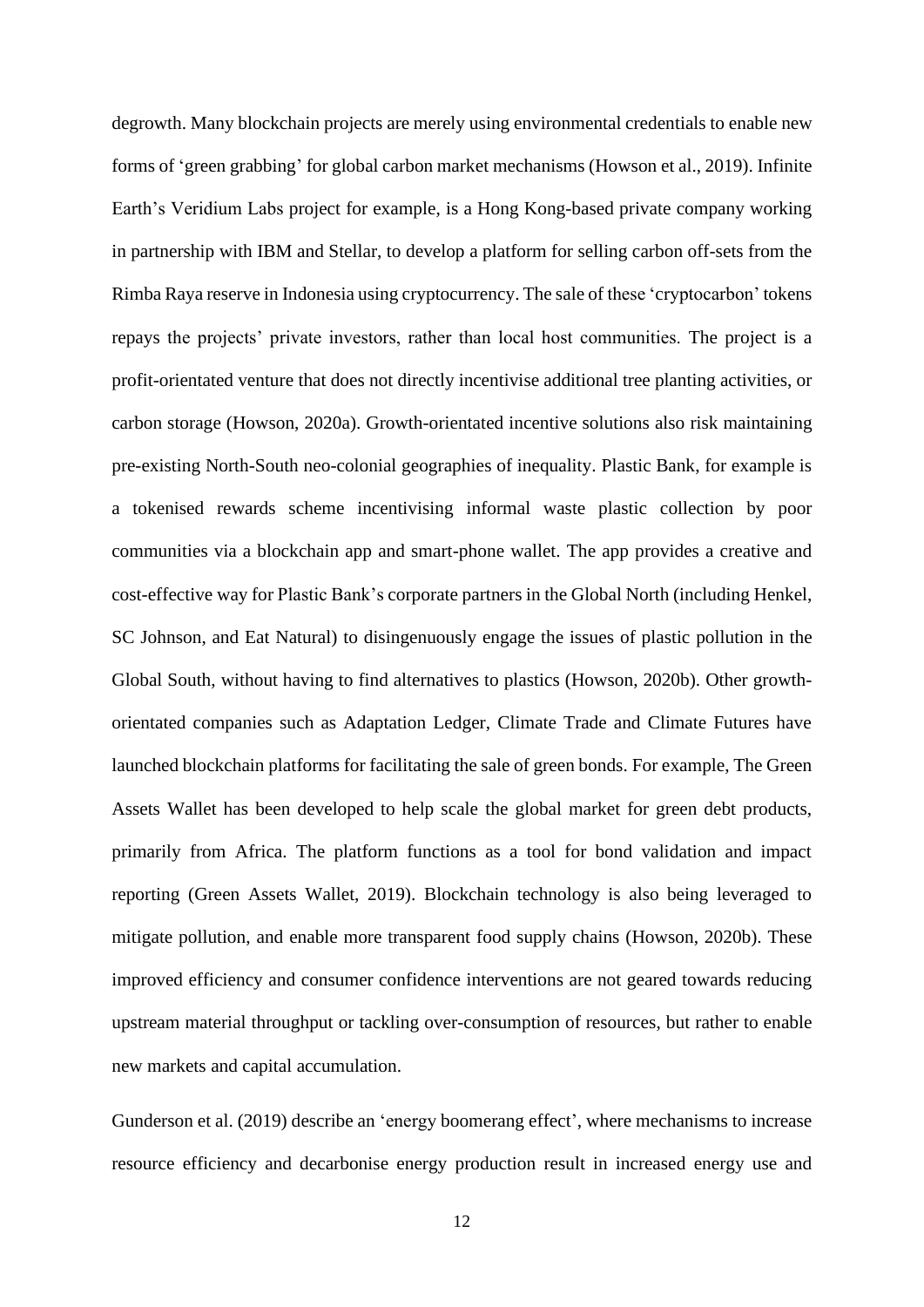unsustainable material consumption across the wider economy. This is not an issue with renewable energy production *per se*, but with the imperative to utilise energy for capital accumulation and economic growth. A degrowth development model, they argue, with collectively owned energy systems allow for a reduction in total energy use. Blockchain is being used to enable such community-owned and operated distributed microgrids and P2P energy exchange, where individuals transact energy among themselves without the need for central oversight from profit-seeking intermediaries (Gardner, 2019). However, there are inevitable implementation challenges. Blockchain solutions that combine energy efficiency, scalability, speed, and security characteristics cannot yet be achieved without significant tradeoffs. Andoni et al. (2019) argue that in many cases blockchain-based micro-grids have few advantages relative to conventional databases that are currently faster and less resourceintensive. Blockchain systems may require the production of new hardware infrastructure, the costs of which need to be outweighed by benefits achieved by data integrity, enhanced security, and elimination of the need for trusted intermediaries.

Blockchain-based applications, like Terra0's, appear clearly as transitioning tools for degrowth. Terra0 is an artistic intervention attempting to conserve terrestrial ecosystems allowing them to own and protect themselves. The blockchain project uses distributed land registries that do not differentiate between individual, corporate, or even non-human entities as specified owners of land (Gloerich et al., 2018). For Terra0, the agency of forests is understood in terms of a set of relations that produce a desired outcome, enabling a forest to shape an economy (Howson, et al., 2019). Terra0 creates a framework whereby a forest can sell licenses to remove forest resources through smart contract DAOs. With the accumulated capital, the forest (represented by the DAO) buys itself from the project initiators, eventually owning itself. The 'augmented-forest' is then able to finance itself, buy more land and expand, whilst promoting sustainable stewardship opportunities for human caretakers (Seidler et al, 2016).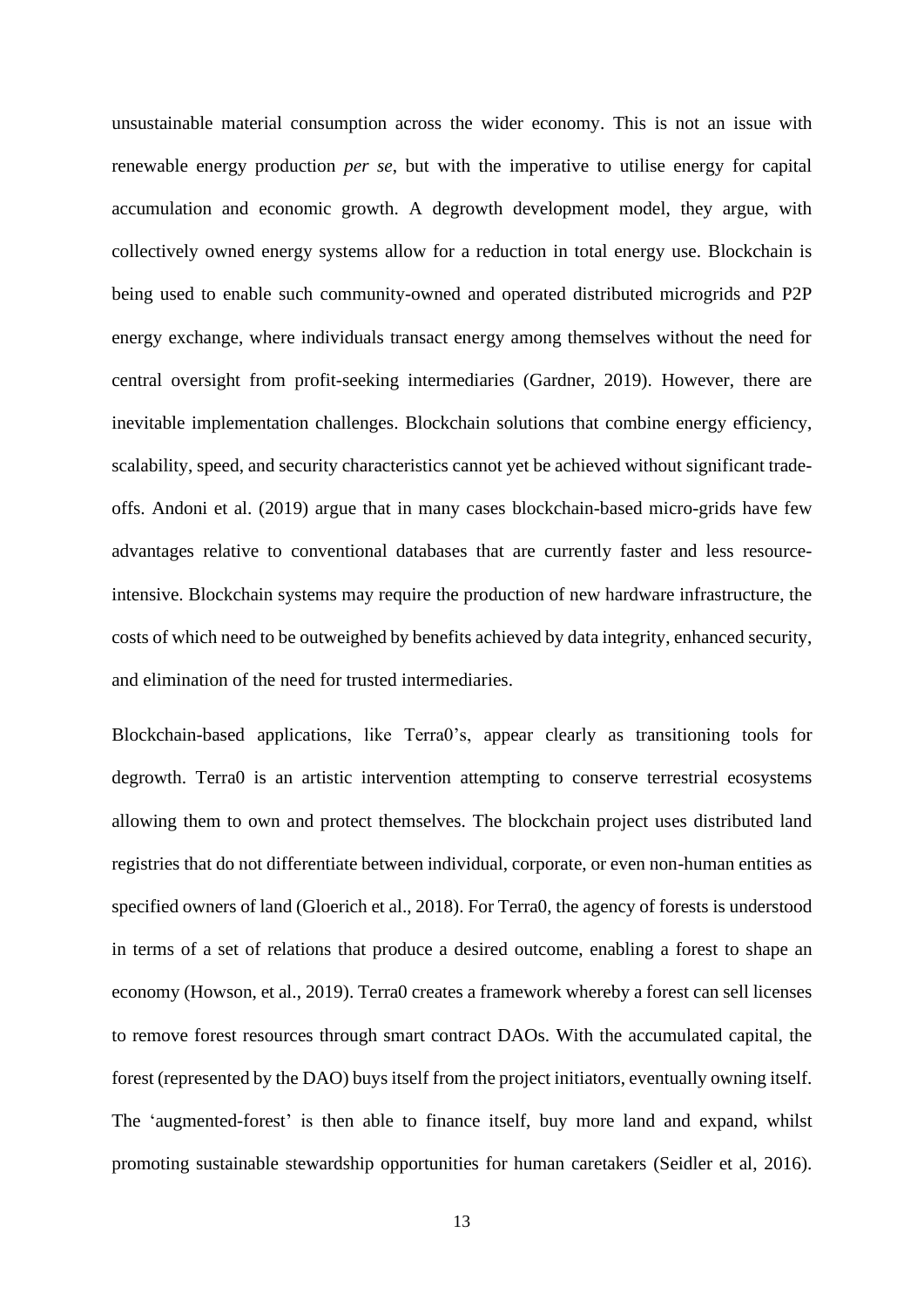Terra0's applications remain untested, but these are one of many aspirational degrowth projects proposing creative blockchain solutions towards real-world challenges for sustainability<sup>5</sup>.

To expand degrowth livelihood opportunities for humans, Büscher and Fletcher (2020) envision a Conservation Basic Income (CBI). These schemes, they propose, would enable a basic income grant for sustainable land stewards and should replace failing market-based instruments, like Payments for Ecosystem Services (PES) and REDD+. Although Büscher and Fletcher argue for traditional centralised institutions, like NGOs, states and the private sector, to take the lead and fund these schemes, distributed blockchain applications, like Circles and Democracy.Earth, are already enabling similar community managed basic income tools. Basic income schemes like this are more democratic, scalable, and transparent compared to centralised approaches. Subverting traditional power brokers of conservation finance might also enable decolonisation, or just replace these brokers with something worse (Howson, 2020c).

# **5. Scaling-up degrowth without crypto-colonialism**

Solutions to growth-induced environmental crises rooted in positivism, reinforce a colonial perspective (Nirmal and Rocheleau, 2019). Favouring a pluralism of values, a growing coalition of degrowth scholar-activists are aiming to transform degrowth into a scaled-up international field, bridging networks of social and environmental justice movements (Liegey and Nelson, 2020). To avoid a colonial approach to the bridging process, a primary concern must be to avoid one branch of ideas being imposed on vulnerable groups, especially technological ideas, like blockchain. Escobar (2018: 65) argues that to positively design tools

<sup>5</sup> Terra0 is part of the Sovereign Nature Initiative [\(https://sovereignnature.com/\)](https://sovereignnature.com/). The group aims to reconfigure the intersection between ecology, economy, and emerging technologies "to open our minds to radical approaches toward sustainability".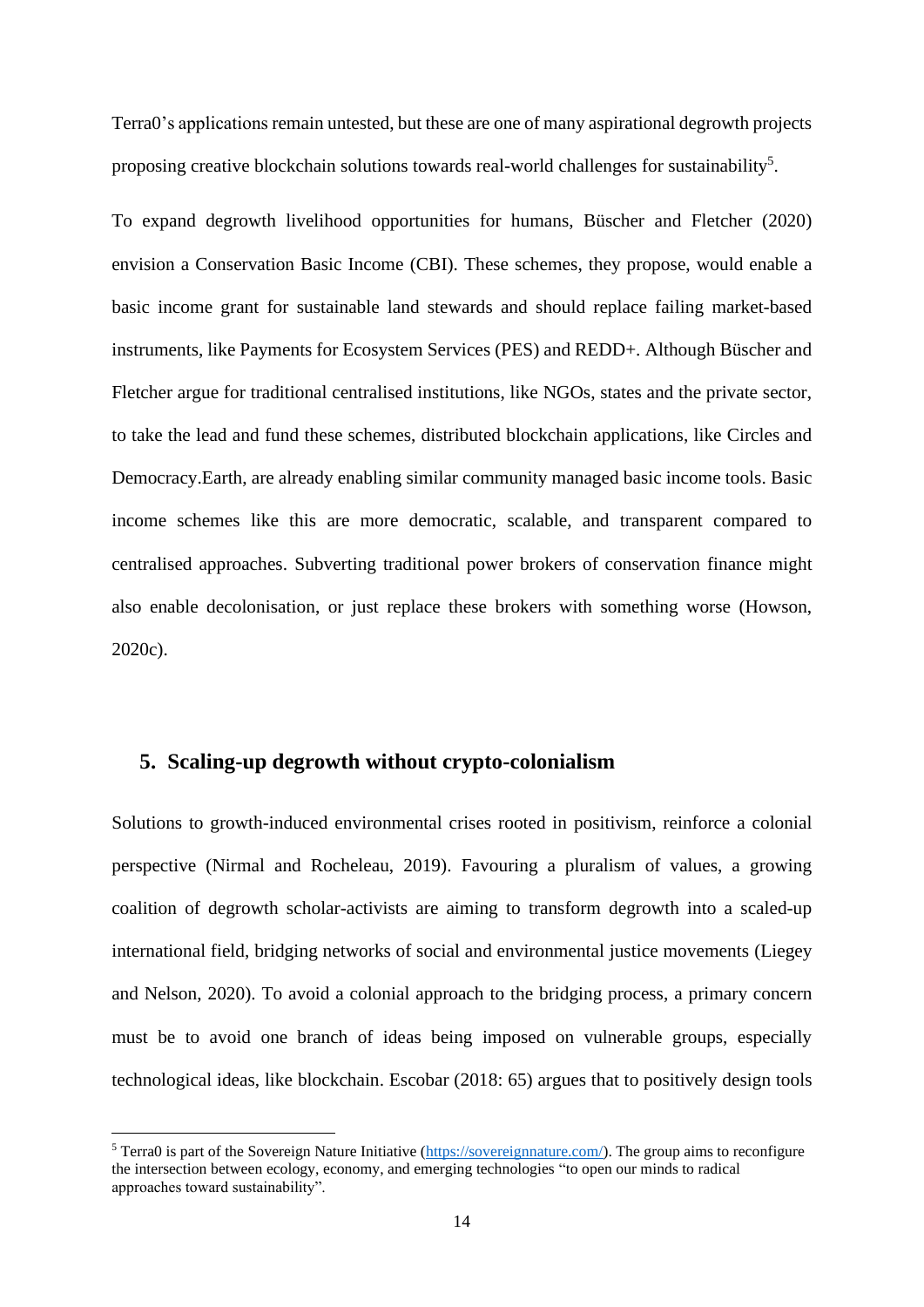for degrowth requires the deconstruction of the colonial divide – "the us-versus-them divide that was introduced with the conquest of America, slavery, and colonialism and is alive and well today with modernizing globalization and development". For degrowth technology to be decolonising, it should not exhibit a propensity for deployment towards neo-colonial projects, and it must be useful for reparative justice. If distributed technologies limit freedoms of vulnerable groups and leave intact the legacies of colonial dispossession, whether they were 'co-produced' or not, then their design is not decolonising.

Howson (2020a) explores how environmental crises are used to justify 'crypto-colonialism', where blockchain technology is used to extract economic benefits from peoples suffering scars of colonialism in the Global South. These benefits include land, labour, data and other resources needed to facilitate capital interests elsewhere. One of the starkest manifestations of this blockchain-based neo-colonialism is observed in the exclusive crypto-enclaves of Puerto Rico. As Crandall (2019) explains, degrowth visions from Puerto Rico's women-led and grassroots groups, to exercise collective sovereignty over their land, energy and resources, conflicts with the growth-oriented visions conjured up by crypto-enthusiasts (primarily men in fintech and venture capital from the United States) looking to establish their own crypto-utopia. Blockchain applications can connect diverse groups, but often involve attaching automated conditions to interactions, inevitably leading to power asymmetries, whilst limiting the freedom of some users (Howson, 2020d). The Indonesia-based blockchain project, SEEDS<sup>6</sup>, aims to provide fledgling communities, often relocating from the Global North, with tools for constructing local economies, including UBI schemes, whilst incentivising community-based ecologically regenerative tasks, like tree planting. As well as being potentially colonising,

<sup>6</sup> https://www.joinseeds.com/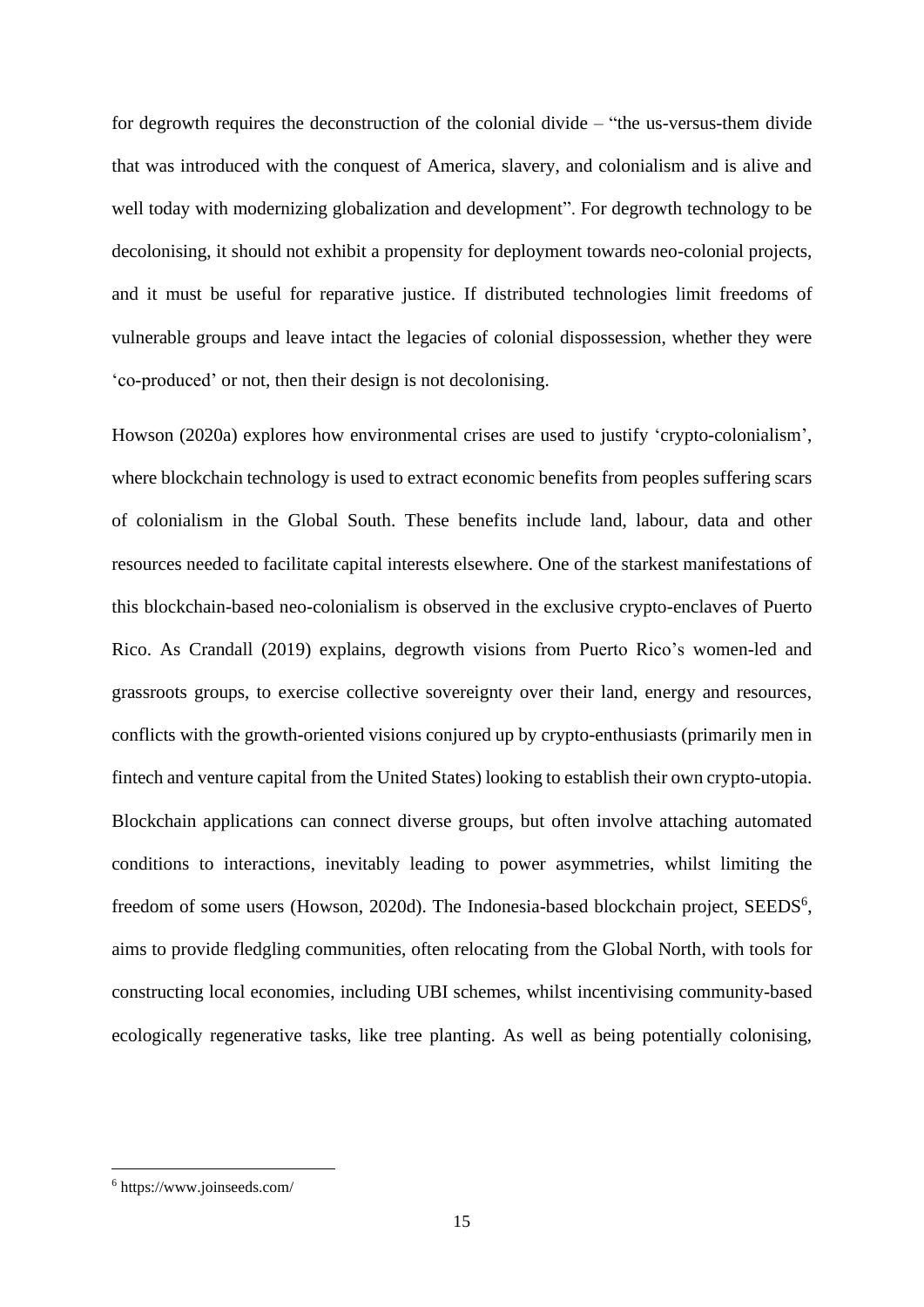SEEDS maintains a hierarchical multi-level structure and an associated governance framework which is likely to promote homogeneity, rather than diversity of interests.

In some cases, blockchain initiatives are being used to promote indigenous customary land claims. But indigenous, does not always equate with degrowth. Some initiatives like the Honduran blockchain land registry, designed with indigenous communities in mind, has been criticised for leaning heavily towards the growth-orientated business interests of their developers (Eder, 2019). The Canadian non-profit organisation, Blockchain for Reconciliation, aims to ensure blockchain project promotions account for local interests and are sympathetic to local struggles for reparative justice and reconciliation from colonialism. The project advocates on behalf of Treaty Four Cree and Saulteaux First Nation communities. The blockchain-agnostic group<sup>7</sup> asserts that there is no better place for 'trustless' systems than between indigenous peoples and the Canadian government. The group describe themselves as 'a filter layer' encouraging distributed application developers to start working with indigenous communities in a spirit of collaboration, not colonisation. Other indigenous blockchain projects, such as IDGO aims to create tourism and blockchain-based community economies for local indigenous peoples. Indigenous ID cards are verified by indigenous community nodes globally to strengthen local autonomy and ethnic identity. Tourists can buy digital passport permits, the revenue from which is returned to indigenous communities to pay for environmental protection, education, and cultural continuity (Ringuette, 2018). These projects may help empower some communities in the short term. They may encourage meaningfully engaged visitation. But such projects also support the conventional growth economy if they entertain alienated workers looking for eco-touristic voyeurism (Higgins-Desbiolles et al., 2019). In localised degrowth economies, the need for such escapism is less likely (Howson, 2020c), but the need for building international alliances between marginalised communities

<sup>7</sup> https://blockchainforreconciliation.ca/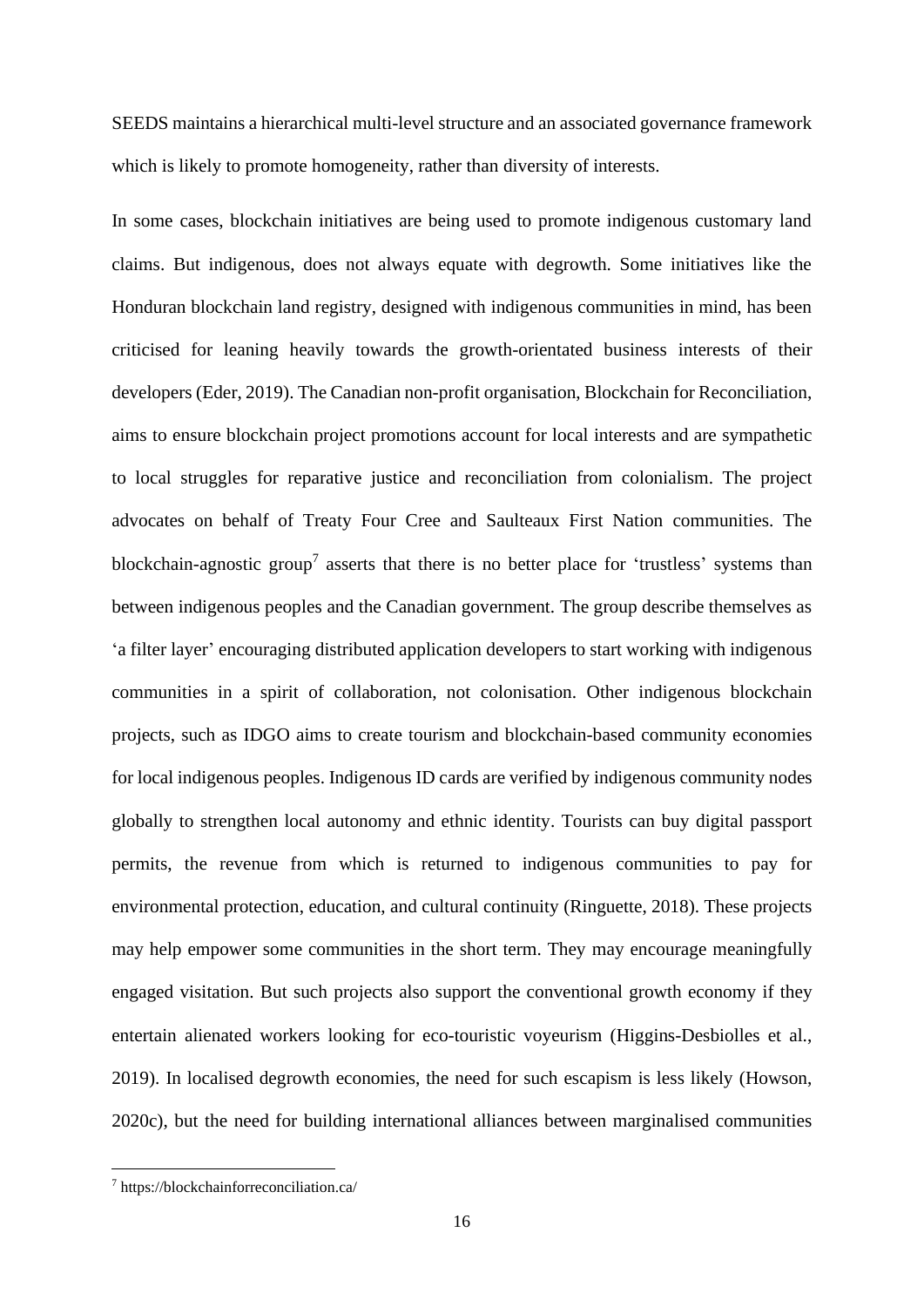will remain. Dislocated communities, including indigenous perspectives, will continue to benefit from cultural exchange, even within a sustainable degrowth society.

Despite these mixed results, critical degrowth scholars should not be too keen to wholly reject blockchain. This technology foments political and economic change by circumventing growthorientated interests, rather than fighting them (Russo, 2020). Continuing this fight maintains a crisis of imagination, blinkering the degrowth movement from seeing alternative post-capitalist futures (Thwaites, 2020). A distributed network of global infrastructure supporting more direct, deliberative, and democratic forms of governance, owned by a network of networked communities, could help transcend that crisis.

### **6. Conclusions**

Centralised digital technology is destroying human freedoms and the environment (Bihouix, 2020). With new blockchain platforms for surveillance capitalism, green growth tools for environmental management are becoming increasingly more automated (Howson et al, 2019). Despite these concerns, some scholars understand blockchain as a potentially useful tool for transitioning towards a post-capitalist society (Huckle and White, 2016; Raworth, 2017; Büscher and Fletcher, 2020). Others argue that explorations around distributed technology point to a red herring, diverting attention away from degrowth's target adversaries (patriarchy, racism, environmental destruction, and class conflict). This commentary has offered a critical exploration of blockchain solutions to start discussions concerning how (or if) these technologies could be useful in facilitating sustainable degrowth economies. The exploration has focused on three key challenges for the technology. If blockchain is ever to prove useful for degrowth it would need to: 1) help build (re)distributive economies, 2) regenerate the environment without commodifying it, and 3) help facilitate international alliances without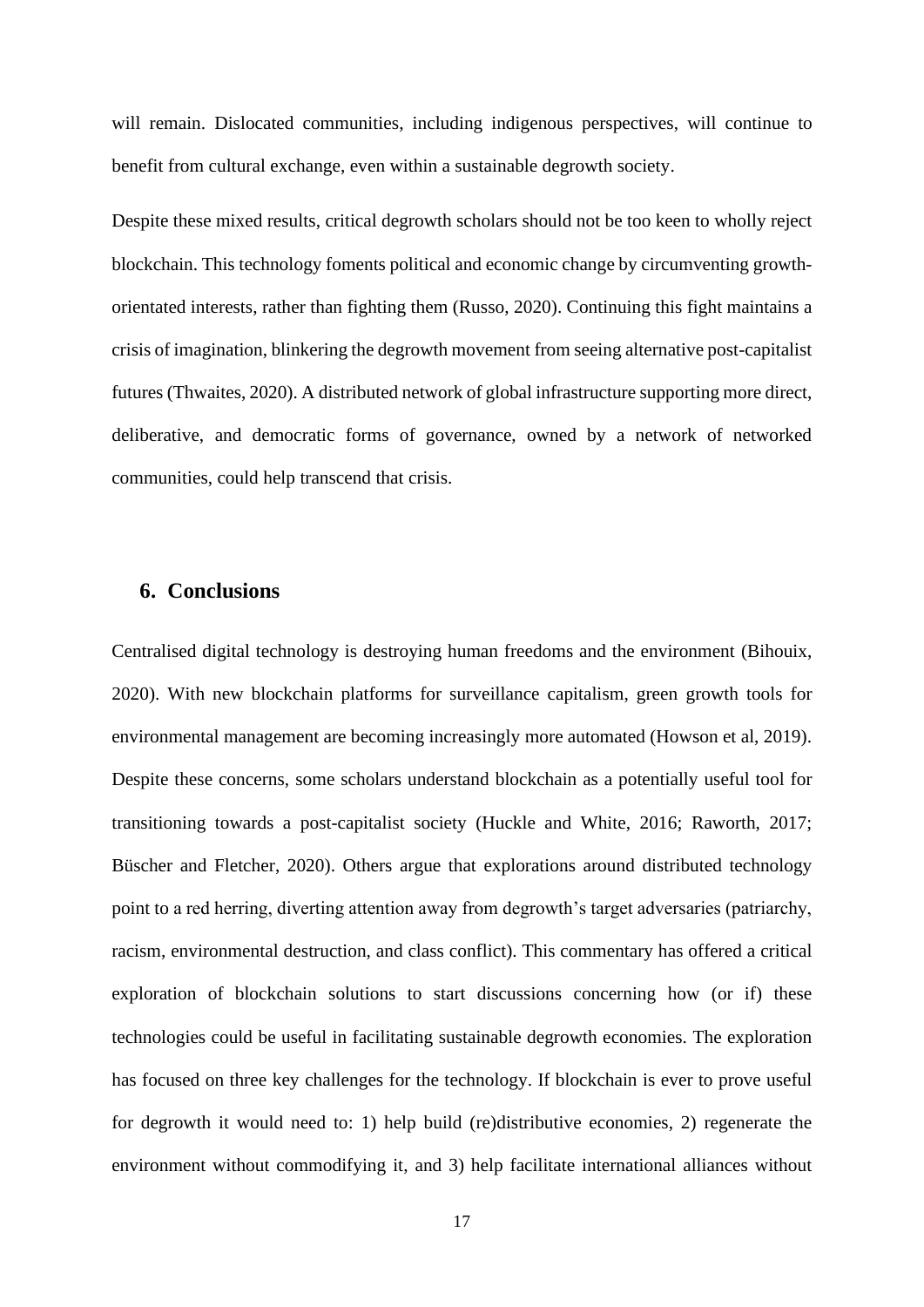imposing a particular set of values. There are many other litmus tests besides those explored here that require research. What is certain is that these technologies on their own will not transcend political struggles 'away from keyboard'. They might, however, make those struggles more effective, enabling a transition away from market capitalism locally and/or at scale.

For sustainable degrowth, trust must be built before a blockchain. The technology potentially opens doors to new possibilities by transcending neoliberal crises of imagination (Thwaites, 2020). But degrowth scholars must be mindful that blockchain projects exist because their users often do not trust their institutions or even each other (Golumbia, 2016). Using 'trustless' systems to enable the exchange of things between users who are indifferent towards building strong trusting communities will ultimately lead to unsustainable and socially divisive outcomes. The goal of degrowth projects, therefore, should not be to use blockchain for degrowth, but to be open to technologies like blockchain if a transition to degrowth requires them.

Green growth, inclusive growth, sustainable growth: these would all be coherent approaches for trusted global leaders to manage an accelerating economy. However, the global economy has hit a wall. The slowdown, according to Dorling (2020), is not a temporary blip on the way to sunnier uplands, as humanity continues apace with 'the great acceleration'. In the approaching aftermath of COVID-19 lockdowns globally, and a broad distrust of whitesupremacist patriarchal state leadership, the need for 'recovery' (growth) appears questionable. Despite the challenges and trade-offs described here, this is an ideal time for more degrowth research and, perhaps, for designing and deploying blockchain projects to enable a sustainable degrowth society.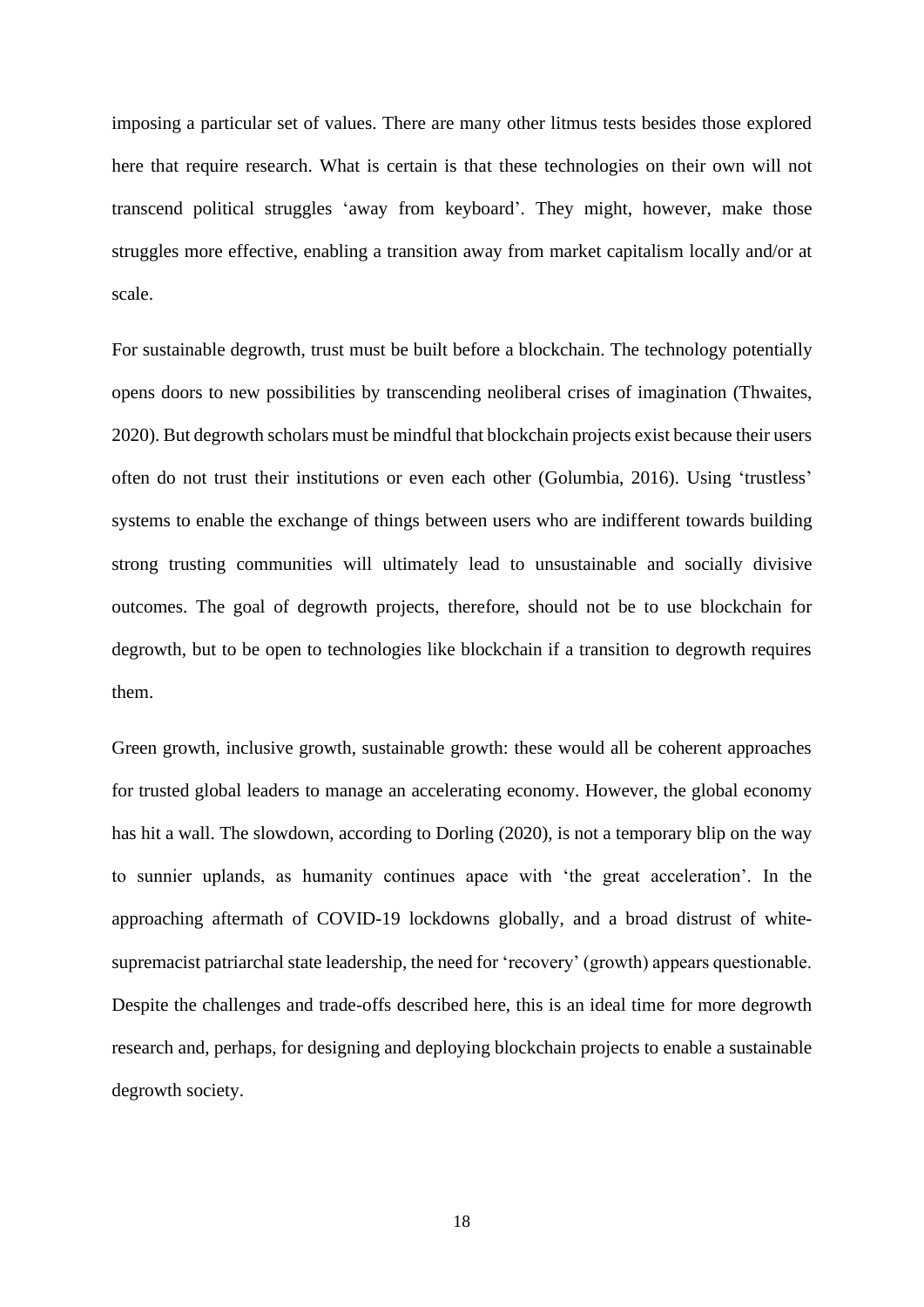#### **References**

Andoni, M., Robu, V., Flynn, D., Abram, S., Geach, D., Jenkins, D., McCallum, P. and Peacock, A., 2019. Blockchain technology in the energy sector: A systematic review of challenges and opportunities. Renewable and Sustainable Energy Reviews, 100, pp.143-174.

Balaguer Rasillo, X., 2020. Alternative economies, digital innovation and commoning in grassroots organisations: Analysing degrowth currencies in the Spanish region of Catalonia. Environmental Policy and Governance,. e1910

Barca, S., 2017. In defense of degrowth. Opinions and minifestos/Doughnut economics. Seven ways to think like a 21st century economist. Local Environment, 23(3): 378-381.

Bradley, K. 2018. Bike Kitchens – Spaces for convivial tools. Journal of Cleaner Production, 197: 1676- 1683.

Bihouix, P., 2020. The Age of Low Tech. Bristol University Press.

Brown, S. 2021. Universal Basic Income for Bali Research Report. [online] Polis. Available at: <https://blog.polis.global/universal-basic-income-for-bali-research-report/> [Accessed 3 June 2020].

Büscher, B. 2020. The Truth about Nature: Environmentalism in the Era of Post-Truth Politics and Platform Capitalism, University of California Press

Büscher, B. and Fletcher, R. 2020. The conservation revolution. London: Verso

Charbonneau, B., 1980. Le Feu Vert. Lyon: Parangon

Crandall, J., 2019. Blockchains and the "Chains of Empire": Contextualizing Blockchain, Cryptocurrency, and Neoliberalism in Puerto Rico. Design and Culture, 11(3): 279-300.

Dallyn, S. and Frenzel, F. 2020. The Challenge of Building a Scalable Postcapitalist Commons: The Limits of FairCoin as a Commons‐Based Cryptocurrency. Antipode, Early View.

De Angelis, M. 2017. Omnia Sunt Communia: On the Commons and the Transformation to PostCapitalism. London: Zed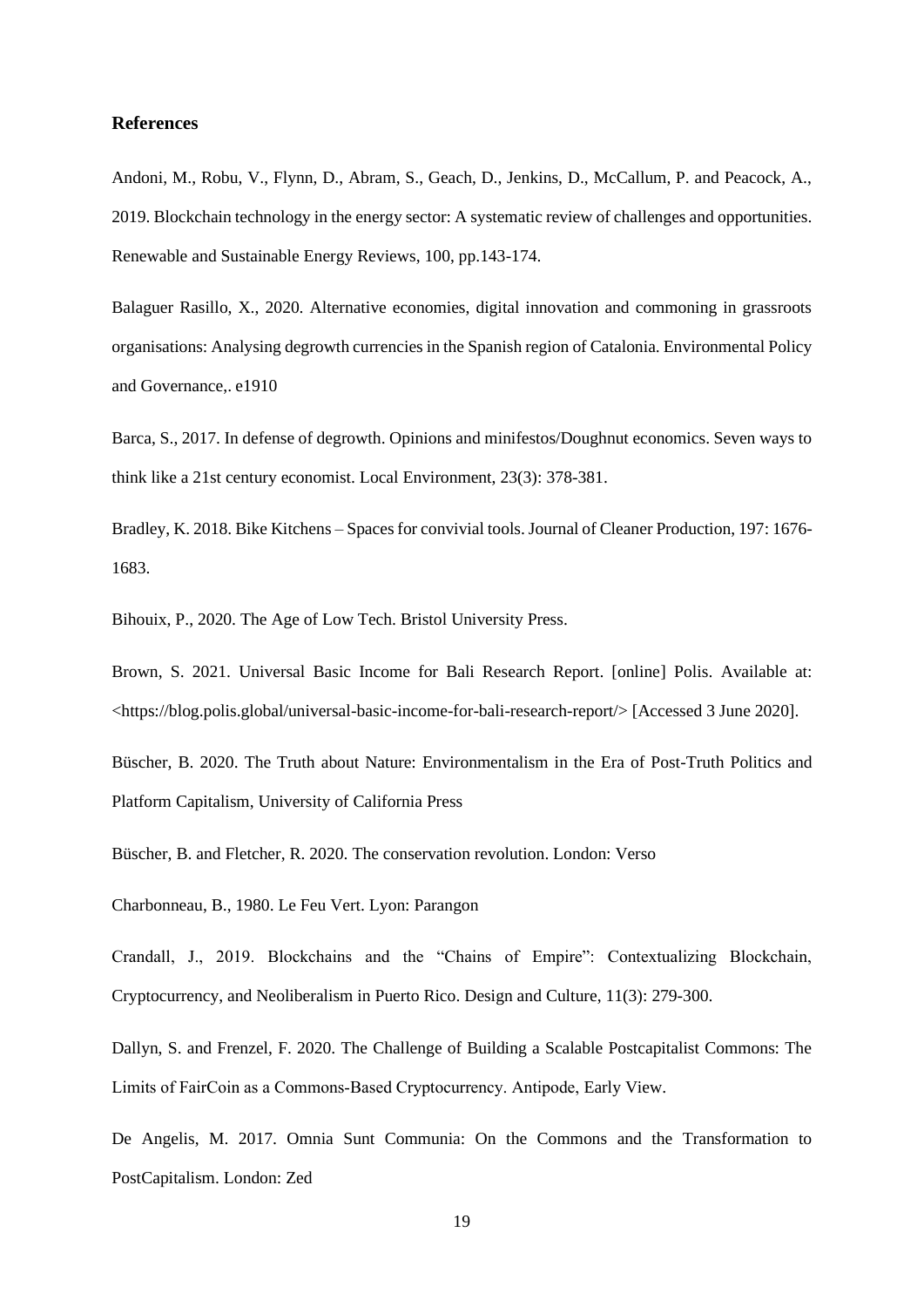Demaria, F., Schneider, F., Sekulova, F. and Martinez-Alier, J., 2013. What is Degrowth? From an Activist Slogan to a Social Movement. Environmental Values, 22(2): 191-215.

Demaria, F., Kallis, G. and Bakker, K., 2019. Geographies of degrowth: Nowtopias, resurgences and the decolonization of imaginaries and places. Environment and Planning E: Nature and Space, 2(3): 431-450.

Dorling, D. 2020. Slowdown. London: Yale University Press

Drews, S. and Antal, M., 2016. Degrowth: A "missile word" that backfires?. Ecological Economics, 126: 182-187.

Eder, G. 2019. Digital Transformation: Blockchain And Land Titles. [online] Oecd.org. Available at: <https://www.oecd.org/corruption/integrity-forum/academic-papers/Georg%20Eder-

%20Blockchain%20-%20Ghana\_verified.pdf> [Accessed 3 June 2020].

Ellul, J. 1989. The search for ethics in a technicist society. in F. Ferré, C. Mitcham (Eds.), Research in Philosophy & Technology, vol. 9, JAI Press, Inc., London and Greenwich

Escobar, A (2018) Designs for the Pluriverse. Duke University Press

Fletcher, R. and Büscher, B., 2020. Conservation basic income: A non-market mechanism to support convivial conservation. Biological Conservation, 244: 108520.

Fouksman, E. and Klein, E. 2019. Radical transformation or technological intervention? Two paths for universal basic income. World Development, 122, pp.492-500.

Garcia-Ayllon, S., 2018. Urban Transformations as an Indicator of Unsustainability in the P2P Mass Tourism Phenomenon: The Airbnb Case in Spain through Three Case Studies. Sustainability, 10(8), 2933.

Gardner, J. 2019. Peer-to-Peer Energy Trading and Blockchain: The Future of Distributed Energy Resources. Natural Resources & Environment, 33 (4): 8-11.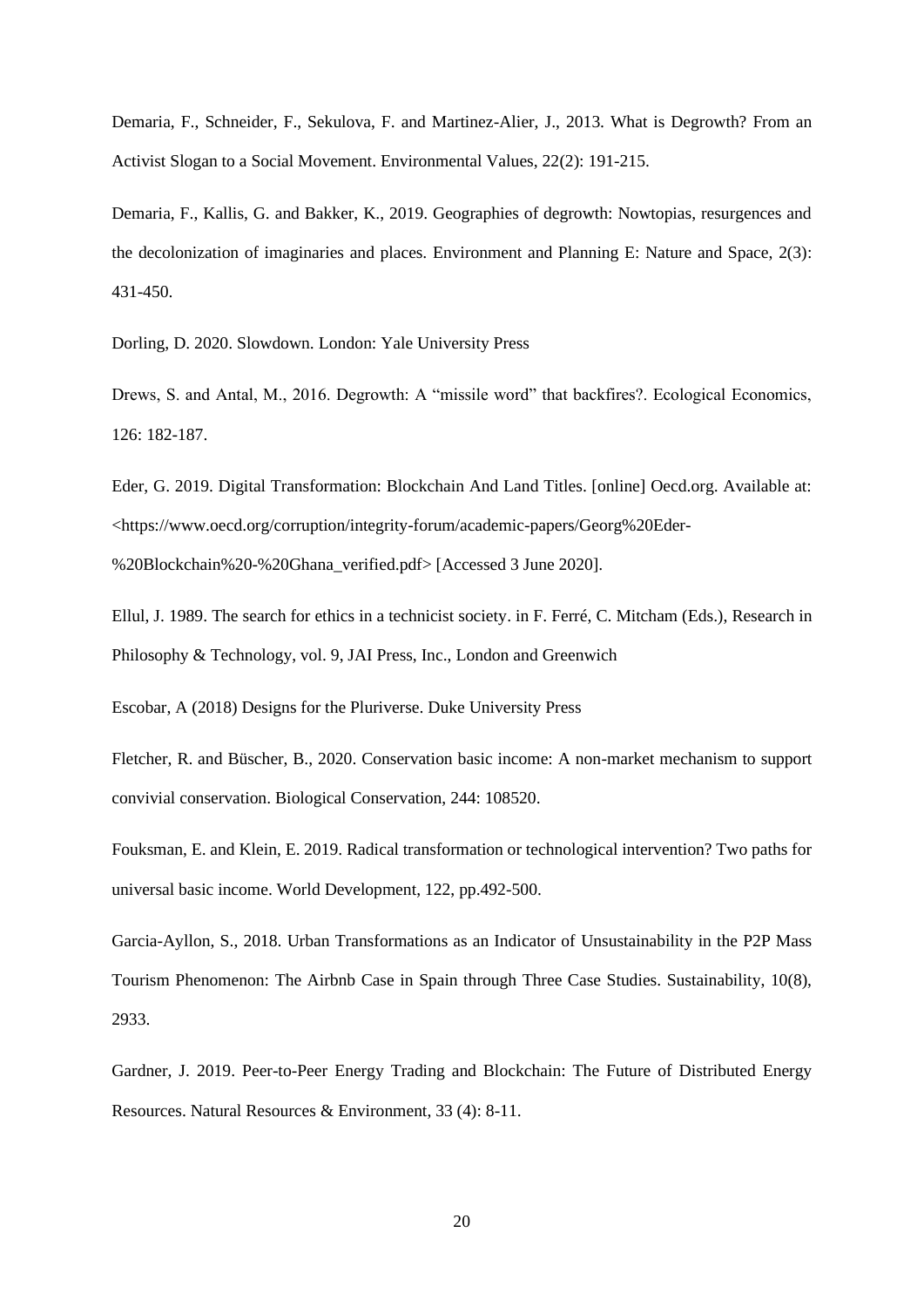Giampietro, M. and Mayumi, K., 2018. Unraveling the Complexity of the Jevons Paradox: The Link Between Innovation, Efficiency, and Sustainability. Frontiers in Energy Research, 6:26

Gibson-Graham, J., Cameron, J. and Healy, S., 2013. Take back the economy: An Ethical Guide for Transforming Our Communities. University of Minnesota Press: Minneapolis

Golumbia, D., 2016. The Politics of Bitcoin: Software as Right-Wing Extremism. University of Minnesota Press: Minneapolis

Goldstein, B. and Newell, J., 2020. How to track corporations across space and time. Ecological Economics, 169: 106492.

Green Assets Wallet (2019). Africa Guide for Investors. [online] Green Assets Wallet. Available online at: https://greenassetswallet.org/africa-guide-investors [accessed April 7, 2020].

Gorz, A. 1980. Ecology as Politics. Boston: South End Press

Gunderson, R., Stuart, D., Petersen, B. and Yun, S., 2018. Social conditions to better realize the environmental gains of alternative energy: Degrowth and collective ownership. Futures, 99, pp.36-44.

Higgins-Desbiolles, F., Carnicelli, S. Krolikowski, C. Wijesinghe, G. and Boluk K. (2019) Degrowing tourism: rethinking tourism J. Sustain. Tourism, 27 (12): 1926-1944

Hirsch, E. 2017. The unit of resilience: unbeckoned degrowth and the politics of (post)development in Peru and the Maldives. Eur. J. Polit. Econ., 24 (1): 462-475.

Howson, P. 2019. Tackling climate change with blockchain. Nature Climate Change, 9(9): 644-645.

Howson, P., Oakes, S., Baynham-Herd, Z. and Swords, J. 2019. Cryptocarbon: The promises and pitfalls of forest protection on a blockchain. Geoforum, 100: 1-9.

Howson, P. 2020(a). Climate Crises and Crypto-Colonialism: Conjuring Value on the Blockchain Frontiers of the Global South. Frontiers in Blockchain, 3: 1-6.

Howson, P. 2020(b). Building trust and equity in marine conservation and fisheries supply chain management with blockchain. Marine Policy, 115: 103873.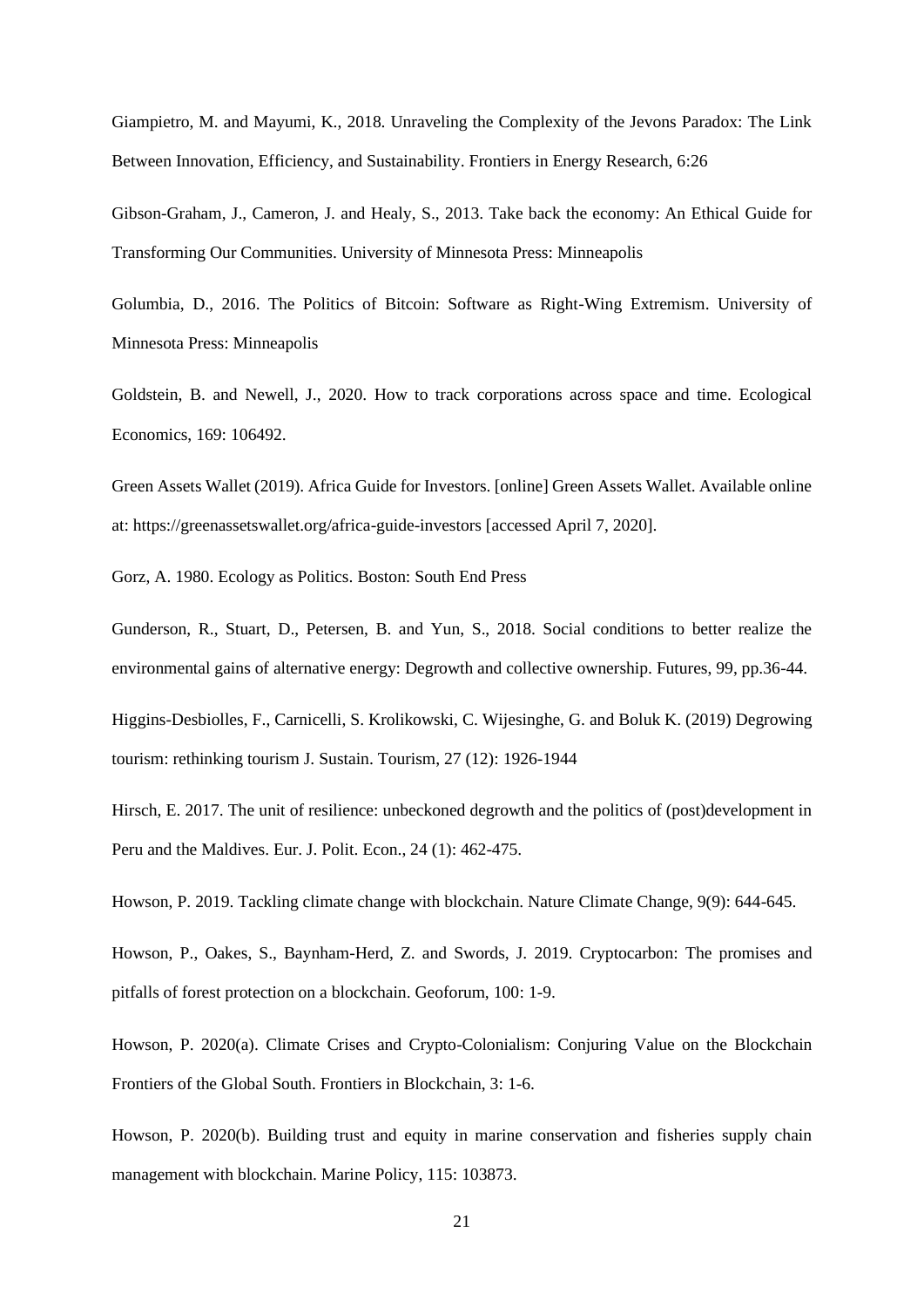Howson, P. 2020(c). Degrowth and the Blue Belt: Rethinking marine conservation in the British Overseas Territories. Ocean & Coastal Management, 196, 105290.

Howson, P. 2020(d). Crypto-giving and surveillance philanthropy: Exploring the trade-offs in blockchain innovation for nonprofits. Nonprofit management and leadership. Early View. https://doi.org/10.1002/nml.21452

Huckle, S. and White, M., 2016. Socialism and the Blockchain. Future Internet, 8(4), p.49.

Husain, S.O., Franklin, A. and Roep, D. (2020) The political imaginaries of blockchain projects: discerning the expressions of an emerging ecosystem. Sustain Sci. 15, 379–394

Jackson, T., 2017. Prosperity Without Growth. London: Routledge.

Illich, I., 1973. Tools for Conviviality. London: Calder and Boyars.

Kallis, G. Demaria, F. and D'Alisa, G. (2015) Introduction: degrowth, in D'Alisa, G. Demaria, F. Kallis, G. (Eds.), A Vocabulary for a New Era, London: Routledge

Kallis, G., Kostakis, V., Lange, S., Muraca, B., Paulson, S. and Schmelzer, M., 2018. Research on Degrowth. Annual Review of Environment and Resources, 43(1): 291-316.

Kavanagh, D. and Ennis, P., 2020. Cryptocurrencies and the emergence of blockocracy. The Information Society, 36(5), 290-300.

Kallis, G., 2018. In Defense Of Degrowth. Uneven Earth Press

Kerschner, C., Wächter, P., Nierling, L. and Ehlers, M. 2018. Degrowth and Technology: Towards feasible, viable, appropriate and convivial imaginaries. Journal of Cleaner Production, 197: 1619-1636.

Klein, N. 2018. Puerto Ricans And Ultrarich "Puertopians" Are Locked In A Pitched Struggle Over How To Remake The Island. [online] The Intercept. Available at: <https://theintercept.com/2018/03/20/puerto-rico-hurricane-maria-recovery/> [Accessed 3 June 2020].

Kostakis, V. and Bauwens, M., 2014. Network Society and Future Scenarios for a Collaborative Economy. Houndmills, Basingstoke, Hampshire: Palgrave Macmillan.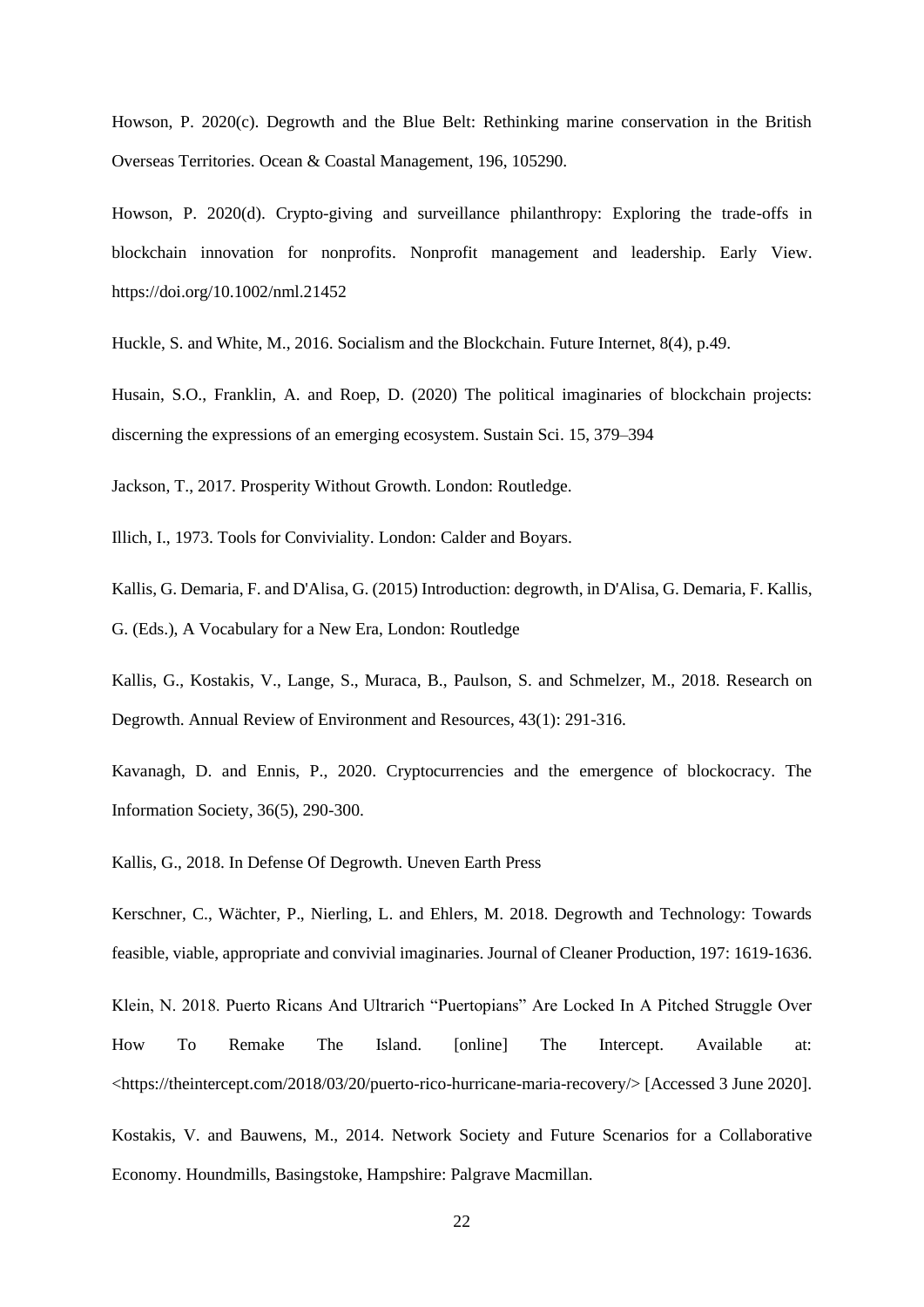Lally, N., Kay, K. and Thatcher, J., 2019. Computational parasites and hydropower: A political ecology of Bitcoin mining on the Columbia River. Environment and Planning E: Nature and Space, p.251484861986760.

Lalley, S. and Weyl, G., 2016. Quadratic Voting. [online] Available at: <https://economics.rice.edu/sites/g/files/bxs876/f/Weyl%20(paper)%20-%20Feb%202017.pdf> [Accessed 3 June 2020].

Lang, C., 2018. The Kariba REDD project in Zimbabwe: From carbon credits to EARTH tokens. [online] REDD-monitor.org. Available at: http://www.redd-monitor.org/2018/02/08/the-kariba-reddproject-in-zimbabwe-from-carbon-credits-to-earth-tokens/ [Accessed 3 June 2020].

Lange, S., Pohl, J. and Santarius, T., 2020. Digitalization and energy consumption. Does ICT reduce energy demand? Ecological Economics, 176, 106760.

Latouche, S. 2009. Farewell to Growth. Cambridge: Polity.

Liegey, V., and Nelson, A. 2020. Exploring Degrowth: A Critical Guide. London: Pluto Press

Linares, J. and Cabaña, G., 2020. Degrowth Money. [online] Degrowth.info. Available at: <https://www.degrowth.info/en/2020/05/degrowth-money/> [Accessed 2 March 2021].

Lohmann, L. 2020. Blockchain Machines, Earth Beings and the Labour of Trust. The Corner House

Manski, S. and Bauwens, M. 2020. Reimagining New Socio-Technical Economics Through the Application of Distributed Ledger Technologies. Frontiers in Blockchain, 2. 29: 1-17

Marcuse, H., 1964. One-Dimensional Man. Boston: Beacon Press.

Muraca, B. and Neuber, F., 2018. Viable and convivial technologies: Considerations on Climate Engineering from a degrowth perspective. Journal of Cleaner Production, 197: 1810-1822.

Nirmal, P. and Rocheleau, D., 2019. Decolonizing degrowth in the post-development convergence: Questions, experiences, and proposals from two Indigenous territories. Environment and Planning E: Nature and Space, 2(3): 465-492.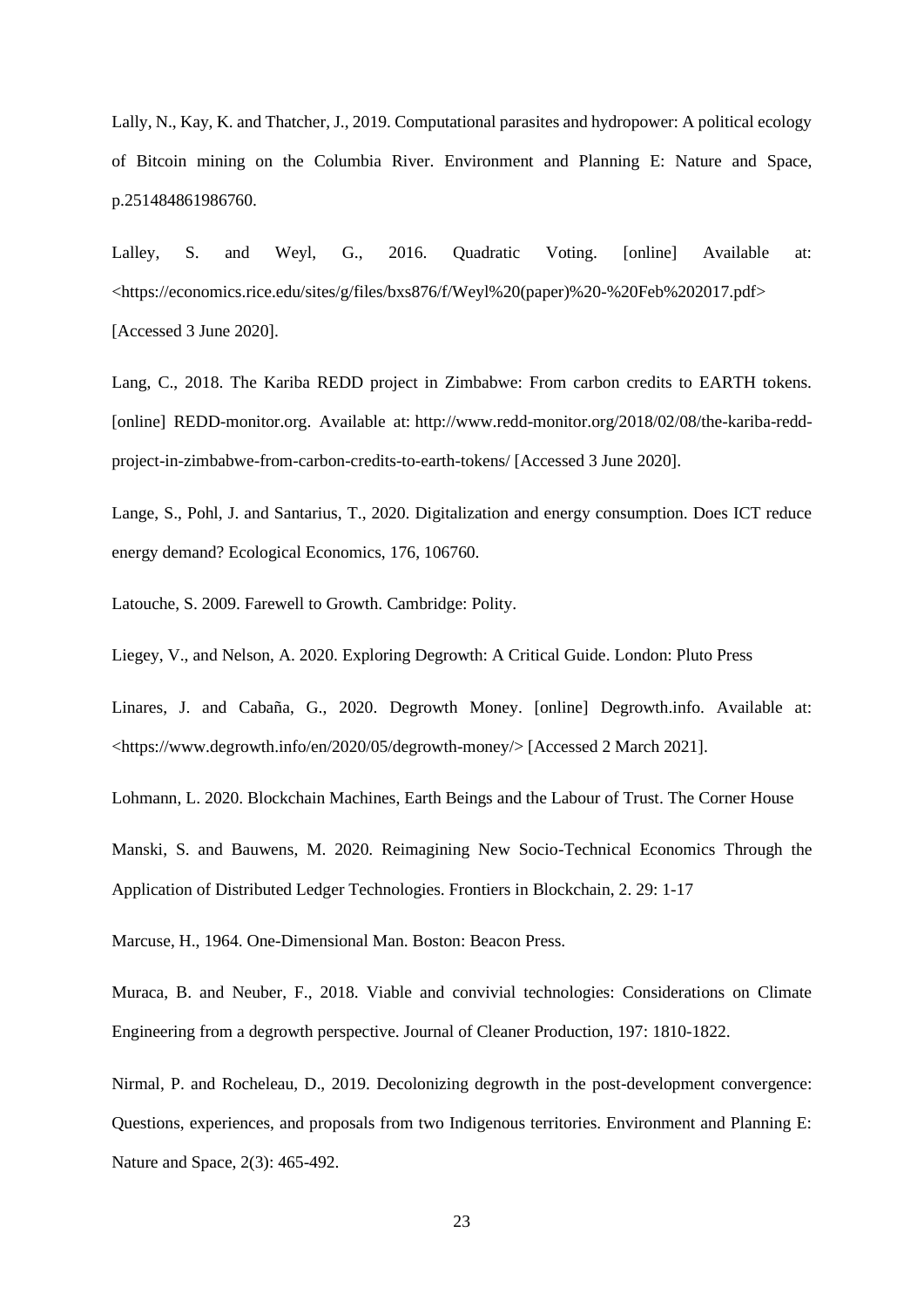O'Neil, C. 2016. Weapons of Math Destruction: How Big Data Increases Inequality and Threatens Democracy. New York: Random House.

Ostrom E (1990) Governing the Commons: The Evolution of Institutions for Collective Action. Cambridge: Cambridge University Press

Pansera, M., Ehlers, M. and Kerschner, C., 2019. Unlocking wise digital techno-futures: Contributions from the Degrowth community. Futures, 114, 102474.

Pazaitis, A., De Filippi, P. and Kostakis, V. 2017. Blockchain & value systems in the sharing economy: The illustrative case of Backfeed. Technological Forecasting and Social Change, 125: 105-115.

Raworth, K., 2017. Doughnut Economics. Vermont: Chelsea Green

Ringuette, M., 2020. Why Blockchain is The Holy Grail of Indigenous Communities. [online] Medium. Available at: <https://medium.com/idgo/why-the-blockchain-is-the-holy-grail-of-indigenouscommunities-aa48893c3e97> [Accessed 30 November 2020].

Robbins, P., 2020. Is less more … or is more less? Scaling the political ecologies of the future. Political Geography, 76, 102018.

Rommel, J., Radtke, J., von Jorck, G., Mey, F., Yildiz, Ö., 2018. Community renewable energy at a crossroads: a think piece on degrowth, technology, and the democratization of the German energy system. J. Clean. Prod. 197, 1746-1753

Salleh, A., 2017. Ecofeminism as Politics. Nature, Marx and the Postmodern. London: Zed Books.

Schneider, N. 2015. On The Lam With Bank Robber Enric Duran. [online] Vice. Available at: <https://www.vice.com/en\_us/article/wd7edm/be-the-bank-you-want-to-see-in-the-world-0000626 v22n4> [Accessed 3 June 2020]

Seidler, P., Kolling, P. and Hampshire, M. 2016. Terra0: Can An Augmented Forest Own And Utilise Itself? [online] Available at: <https://www.terra0.org/assets/pdf/terra0\_white\_paper\_2016.pdf> [Accessed 14 January 2021].